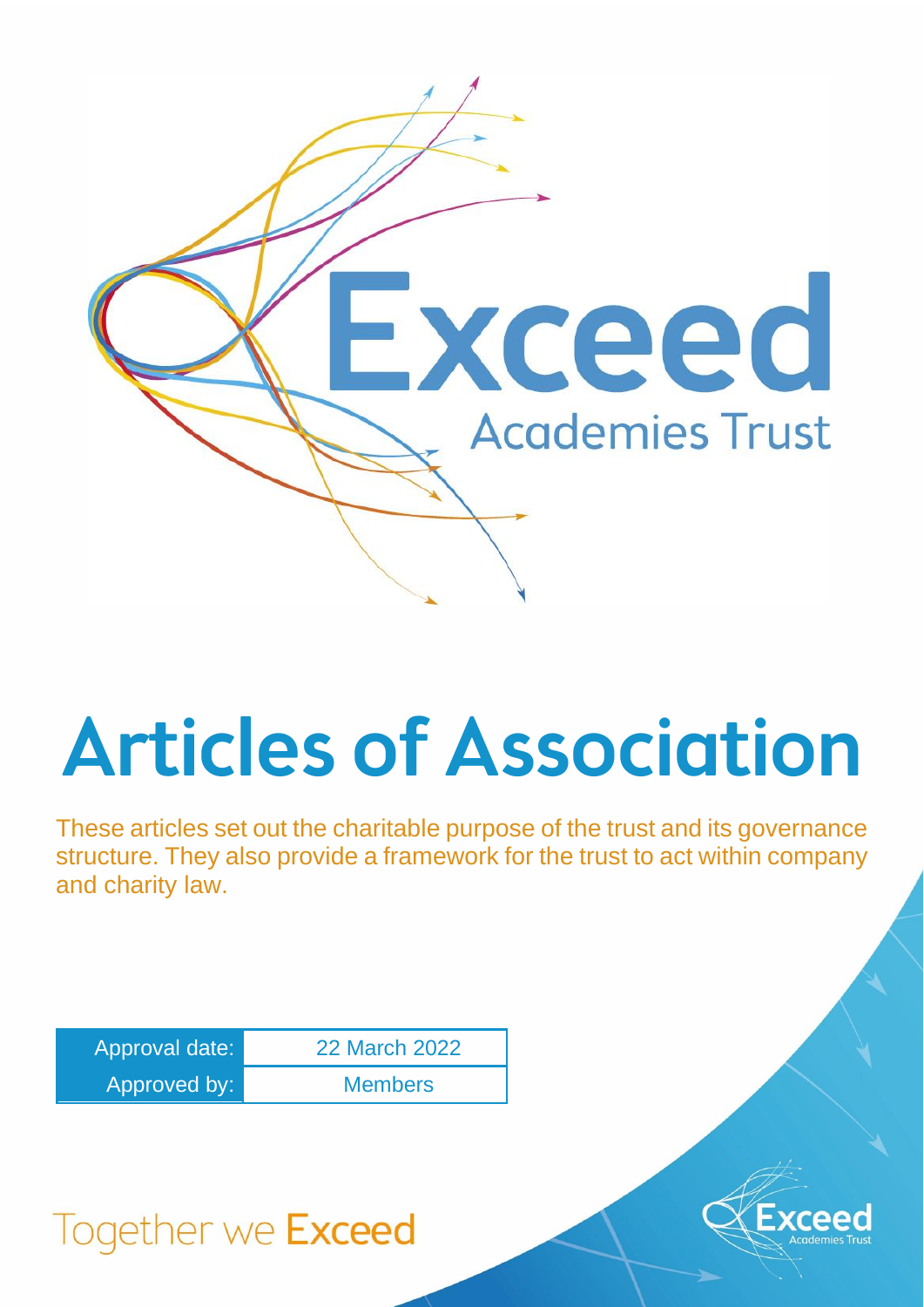# **Contents**

| Trustees' reasonable expenses and restrictions on benefits and payments  11      |
|----------------------------------------------------------------------------------|
|                                                                                  |
|                                                                                  |
| Restrictions on alterations to articles to protect charitable company status  15 |
|                                                                                  |
|                                                                                  |
|                                                                                  |
|                                                                                  |
|                                                                                  |
|                                                                                  |
|                                                                                  |
|                                                                                  |
|                                                                                  |
|                                                                                  |
|                                                                                  |
|                                                                                  |
|                                                                                  |
|                                                                                  |
|                                                                                  |
|                                                                                  |
|                                                                                  |
|                                                                                  |

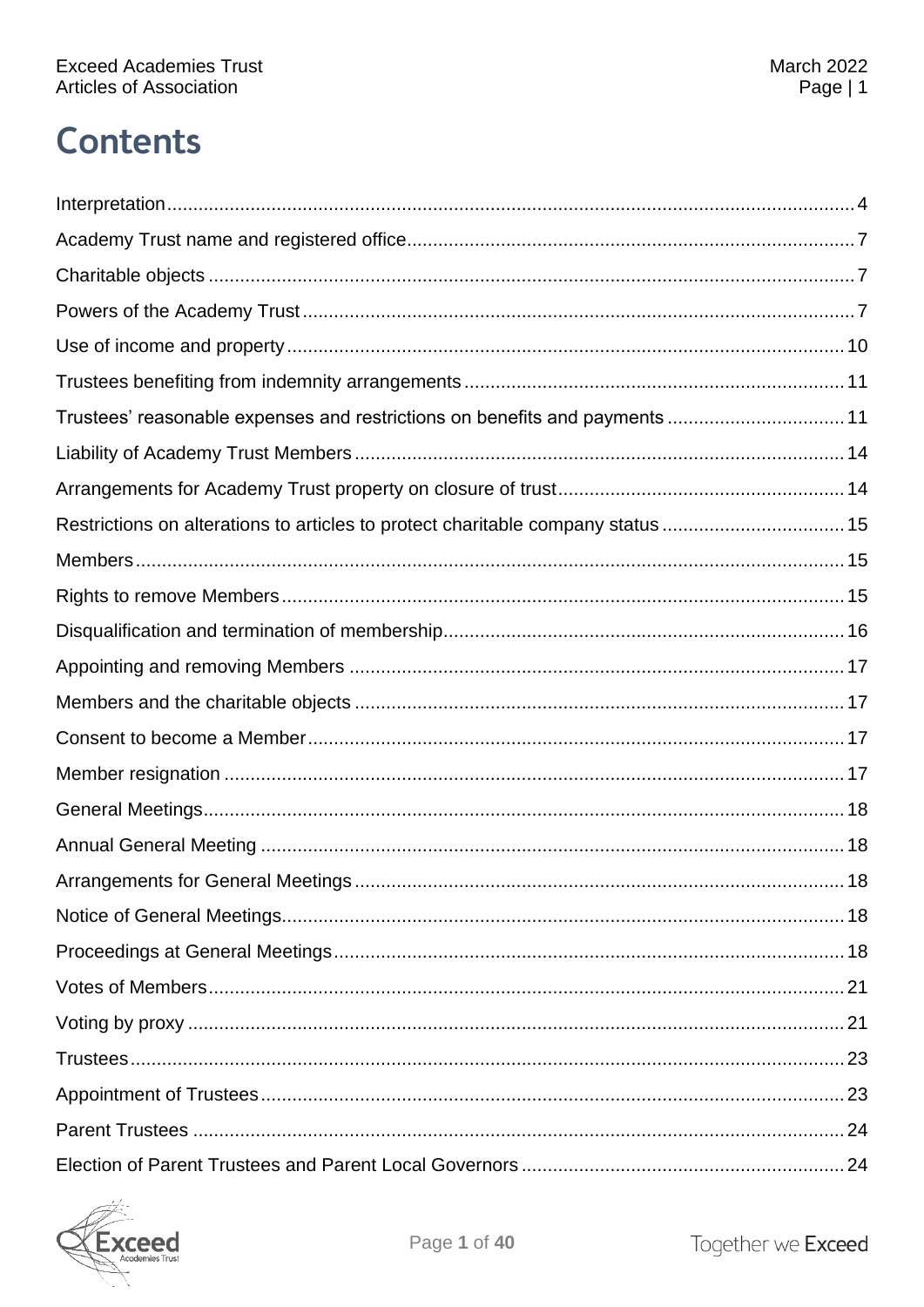| <b>Exceed Academies Trust</b><br><b>Articles of Association</b>             | <b>March 2022</b><br>Page $ 2$ |
|-----------------------------------------------------------------------------|--------------------------------|
|                                                                             |                                |
|                                                                             |                                |
|                                                                             |                                |
|                                                                             |                                |
|                                                                             |                                |
| Disqualification of those on committees including Local Governing Bodies 28 |                                |
|                                                                             |                                |
|                                                                             |                                |
|                                                                             |                                |
|                                                                             |                                |
|                                                                             |                                |
|                                                                             |                                |
|                                                                             |                                |
|                                                                             |                                |
|                                                                             |                                |
|                                                                             |                                |
|                                                                             |                                |
|                                                                             |                                |
|                                                                             |                                |
|                                                                             |                                |
|                                                                             |                                |
|                                                                             |                                |
|                                                                             |                                |
|                                                                             |                                |
|                                                                             |                                |
|                                                                             |                                |
|                                                                             |                                |
|                                                                             |                                |
|                                                                             |                                |

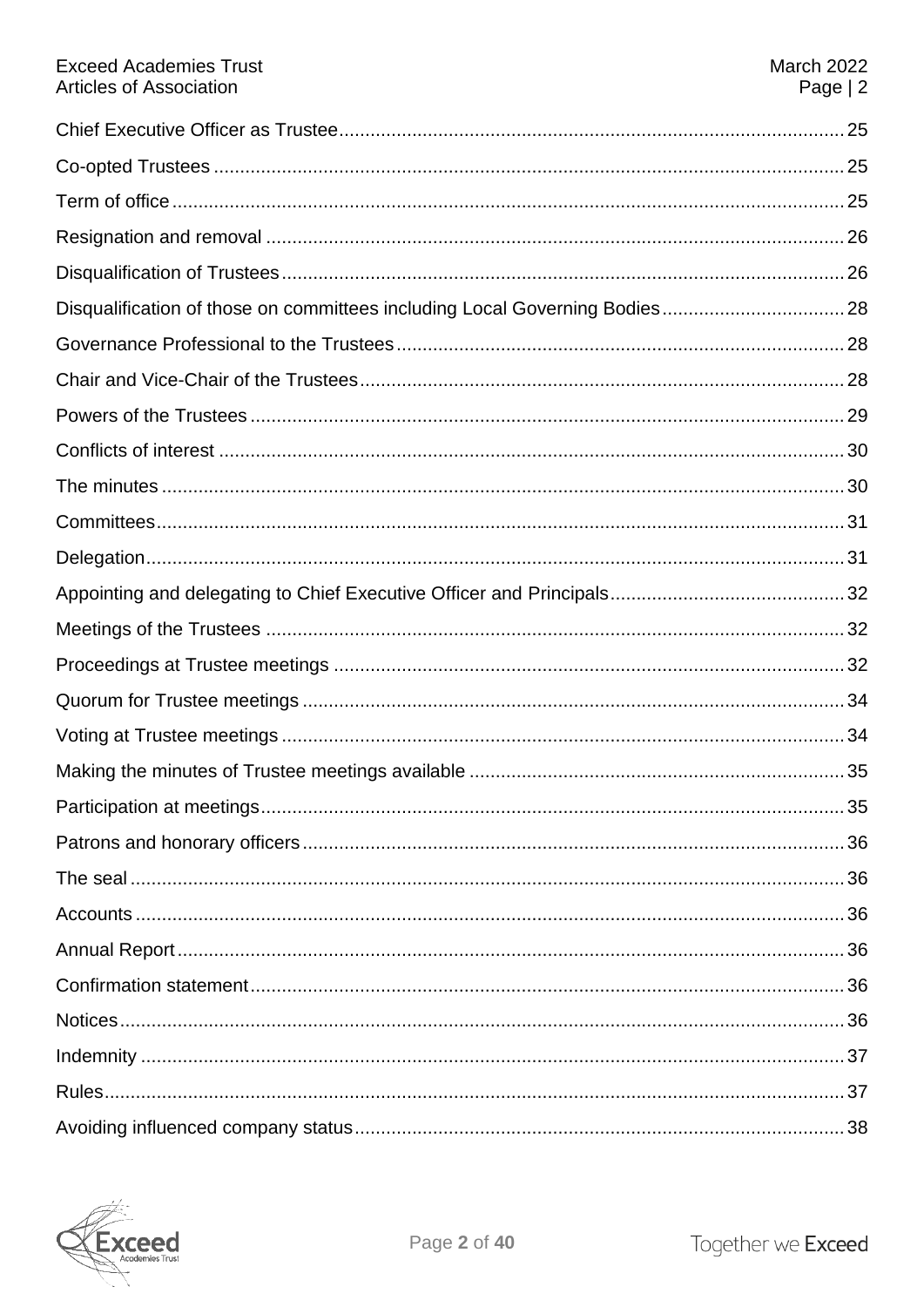#### **DATE OF ADOPTION: 22 MARCH 2022**

#### **THE COMPANIES ACT 2006**

#### **A COMPANY LIMITED BY GUARANTEE**

#### **ARTICLES OF ASSOCIATION**

**OF**

#### **EXCEED ACADEMIES TRUST**

#### **COMPANY NUMBER: 10050238**

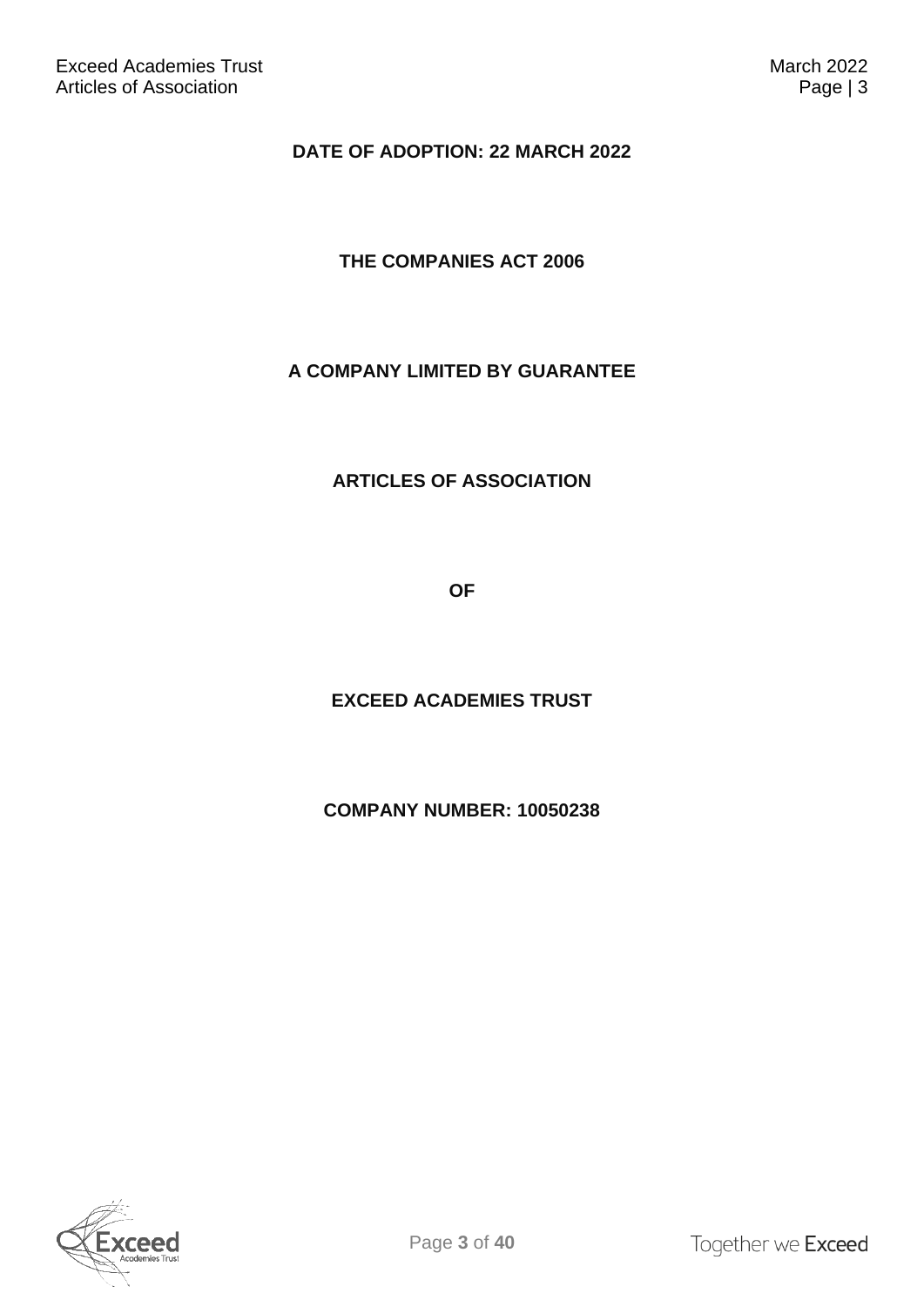#### **THE COMPANIES ACT 2006**

#### **COMPANY LIMITED BY GUARANTEE**

#### **ARTICLES OF ASSOCIATION**

#### **OF**

#### **EXCEED ACADEMIES TRUST**

#### <span id="page-4-0"></span>**Interpretation**

- 1. In these Articles:
	- a. "the Academies" means all the schools and educational institutions referred to in Article 4a and operated by the Academy Trust (and "Academy" shall mean any one of those schools or educational institutions);
	- b. "Academy Financial Year" means the academic year from 1<sup>st</sup> of September to 31<sup>st</sup> of August of the following year;
	- c. "the Academy Trust" means the company intended to be regulated by these Articles and referred to in Article 2, subject to the definition of this term at Article 6.9(a) in relation to articles 6.2-6.4 and 6.6-6.8A;
	- d. "the Articles" means these Articles of Association of the Academy Trust;
	- e. "Chair" means the Chair of the Trustees, save that for the purposes of Articles 23 44 chair means the individual appointed as chair of a General Meeting pursuant to Article 25;
	- f. "Chief Executive Officer" means such person as may be appointed by the Trustees as the Chief Executive Officer of the Academy Trust;
	- g. "clear days" in relation to the period of a notice means the period excluding the day when the notice is given or deemed to be given and the day on which it is given or on which it is to take effect;

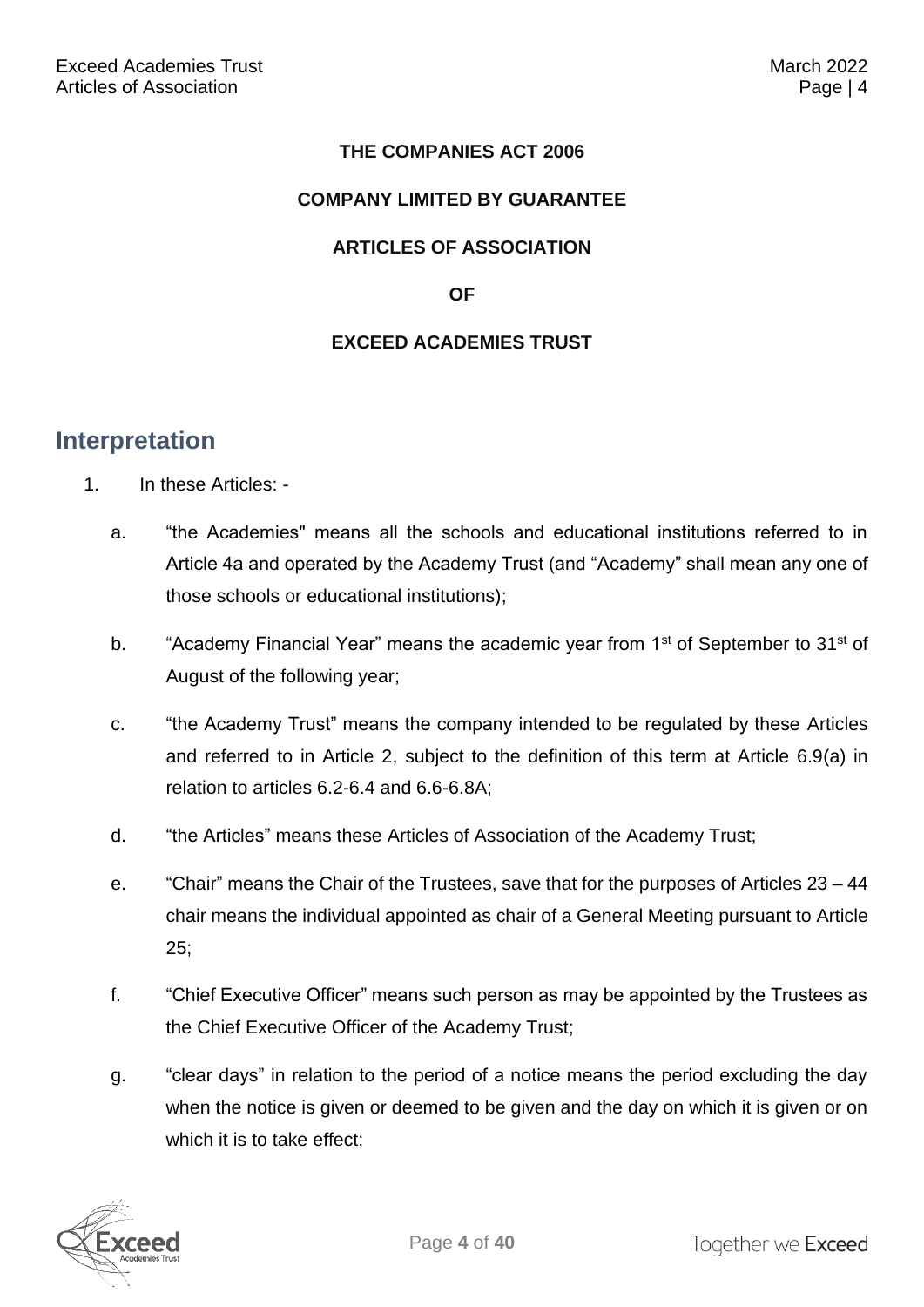- h. "Co-opted Trustee" has the meaning contained in Article 58;
- i. "electronic form" has the meaning given in section 1168 of the Companies Act 2006;
- j. "financial expert" means an individual, company or firm who is authorised to give investment advice under the Financial Services and Markets Act 2000;
- k. not used;
- l. "Funding Agreement" means the agreement between the Academy Trust and the Secretary of State, including funding arrangements, obligations and termination provisions;
- m. "Governance Professional" means the Governance Professional to the Trustees or any other person appointed to perform the duties of the Governance Professional to the Trustees, including a joint, assistant or deputy Governance Professional;
- n. "Local Authority Associated Person" means any person associated (within the meaning given in section 69(5) of the Local Government and Housing Act 1989) with any local authority by which the Academy Trust is influenced;
- o. "Local Governing Bodies" means the committees appointed pursuant to Articles 100- 101A and 104 (and "Local Governing Body" means any one of these committees);
- p. "Member" means a member of the Academy Trust and someone who, as such, is bound by the undertaking contained in Article 8;
- q. "the Memorandum" means the Memorandum of Association of the Academy Trust;
- r. "Office" means the registered office of the Academy Trust;
- s. "Parent" includes any person with parental responsibility or care for a pupil, student, or child;
- t. "Parent Local Governor" means the Parent member of a Local Governing Body elected or appointed in accordance with Articles 54-56;
- u. "Parent Trustees" means the Trustees elected or appointed pursuant to Articles 53 56 inclusive;

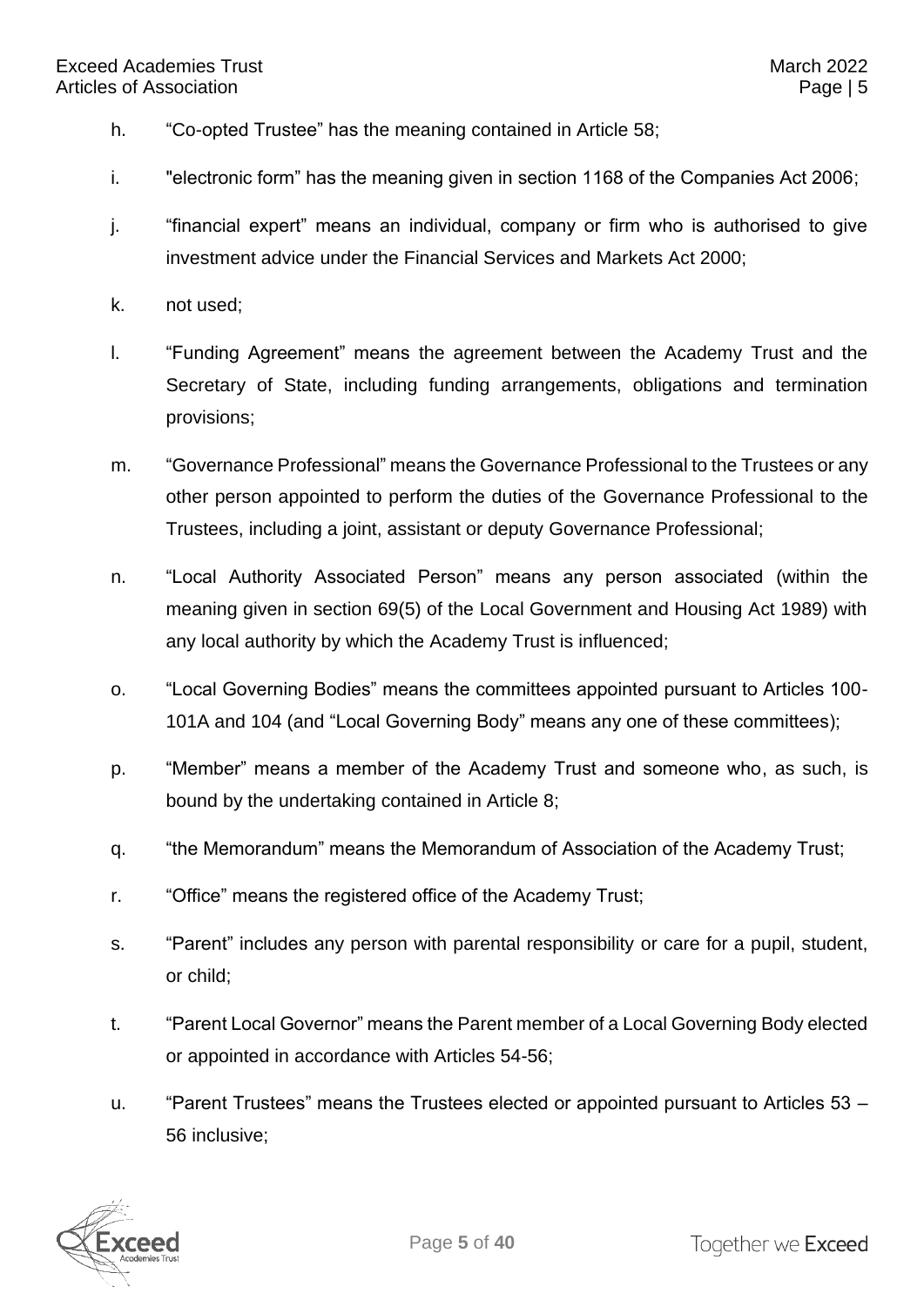- v. "Principals" means the head teachers of the Academies (and "Principal" means any one of these head teachers);
- w. "Principal Regulator" means the body or person appointed as the Principal Regulator under the Charities Act 2011;
- x. "the seal" means the common seal of the Academy Trust, if it has one;
- y. "Secretary of State" means the Secretary of State for Education or successor;
- z. "Serious Criminal Offence" means any criminal offence excluding those which have been spent under the Rehabilitation of Offenders Act 1974 and excluding any offence for which the maximum sentence is a fine or a lesser sentence, except where a person has been convicted of any offence which falls under section 178 of the Charities Act 2011;
- aa. "Special Educational Needs" has the meaning set out in sections 20(1) and 21(2) of the Children and Families Act 2014;
- bb. "teacher" means a person employed under a contract of employment or a contract for services or otherwise engaged to provide their services as a teacher at one or more Academies;
- cc. "the Trustees" means the directors of the Academy Trust (and "Trustee" means any one of those directors), subject to the definition of this term at Article 6.9(b) in relation to Articles 6.2-6.4 and 6.6-6.8A;
- dd. "the United Kingdom" means Great Britain and Northern Ireland;
- ee. "Vice-Chair" means the Vice-Chair of the Trustees;
- ff. words importing the singular number shall include the plural number, and vice versa;
- gg. subject as aforesaid, words or expressions contained in these Articles shall, unless the context requires otherwise, bear the same meaning as in the Companies Act 2006, as appropriate;
- hh. any reference to a statute or statutory provision shall include any statute or statutory provision which replaces or supersedes such statute or statutory provision including

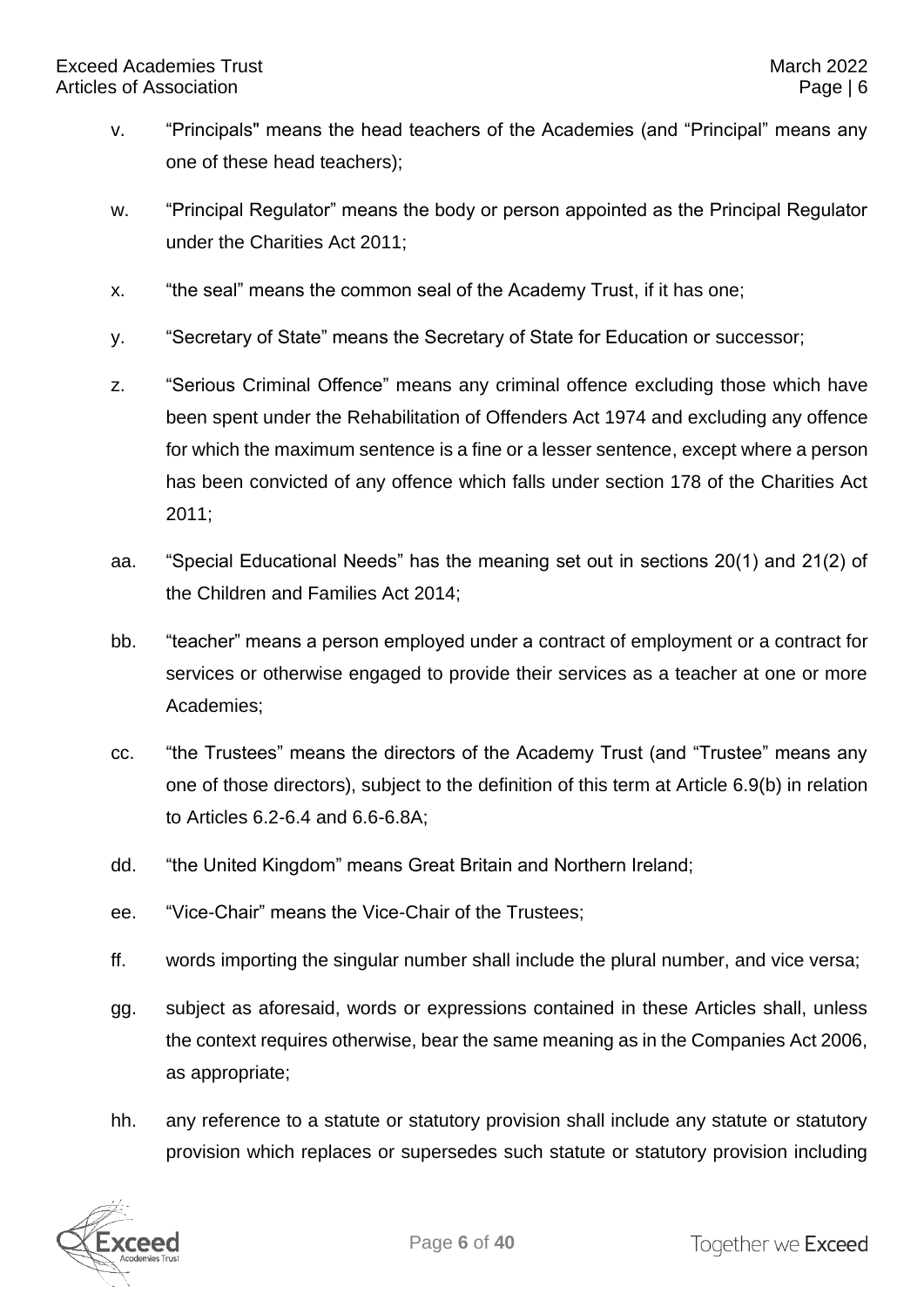any modification or amendment thereto;

- ii. any reference to a document being 'signed' includes being executed under hand or seal or by any other method, and in the case of communication in electronic form, such references are to its being authenticated as specified by the Companies Act 2006;
- jj. any reference to communication or documents being 'in writing' or 'written' includes communications or documents which are in electronic form.

#### <span id="page-7-0"></span>**Academy Trust name and registered office**

- 2. The company's name is **Exceed Academies Trust** (and in this document it is called "the **Academy Trust**").
- 3. The Academy Trust's registered office is to be situated in England and Wales.

#### <span id="page-7-1"></span>**Charitable objects**

- 4. The Academy Trust's objects ("the **Objects**") are specifically restricted to the following:
	- a. to advance for the public benefit education in the United Kingdom, in particular but without prejudice to the generality of the foregoing, by establishing, maintaining, carrying on, managing and developing schools offering a broad and balanced curriculum ("the **mainstream Academies**") or educational institutions which are principally concerned with providing full-time or part-time education for children of compulsory school age who, by reason of illness, exclusion from school or otherwise, may not for any period receive suitable education unless alternative provision is made for them ("the **alternative provision Academies**") or 16 to 19 Academies offering a curriculum appropriate to the needs of its students ("the **16 to 19 Academies**") or schools specially organised to make special educational provision for pupils with Special Educational Needs ("the **Special Academies**").

#### <span id="page-7-2"></span>**Powers of the Academy Trust**

- 5. In furtherance of the Objects but not further or otherwise the Academy Trust may exercise the following powers:
	- a. to draw, make, accept, endorse, discount, execute and issue promissory notes, bills, cheques and other instruments, and to operate bank accounts in the name of the

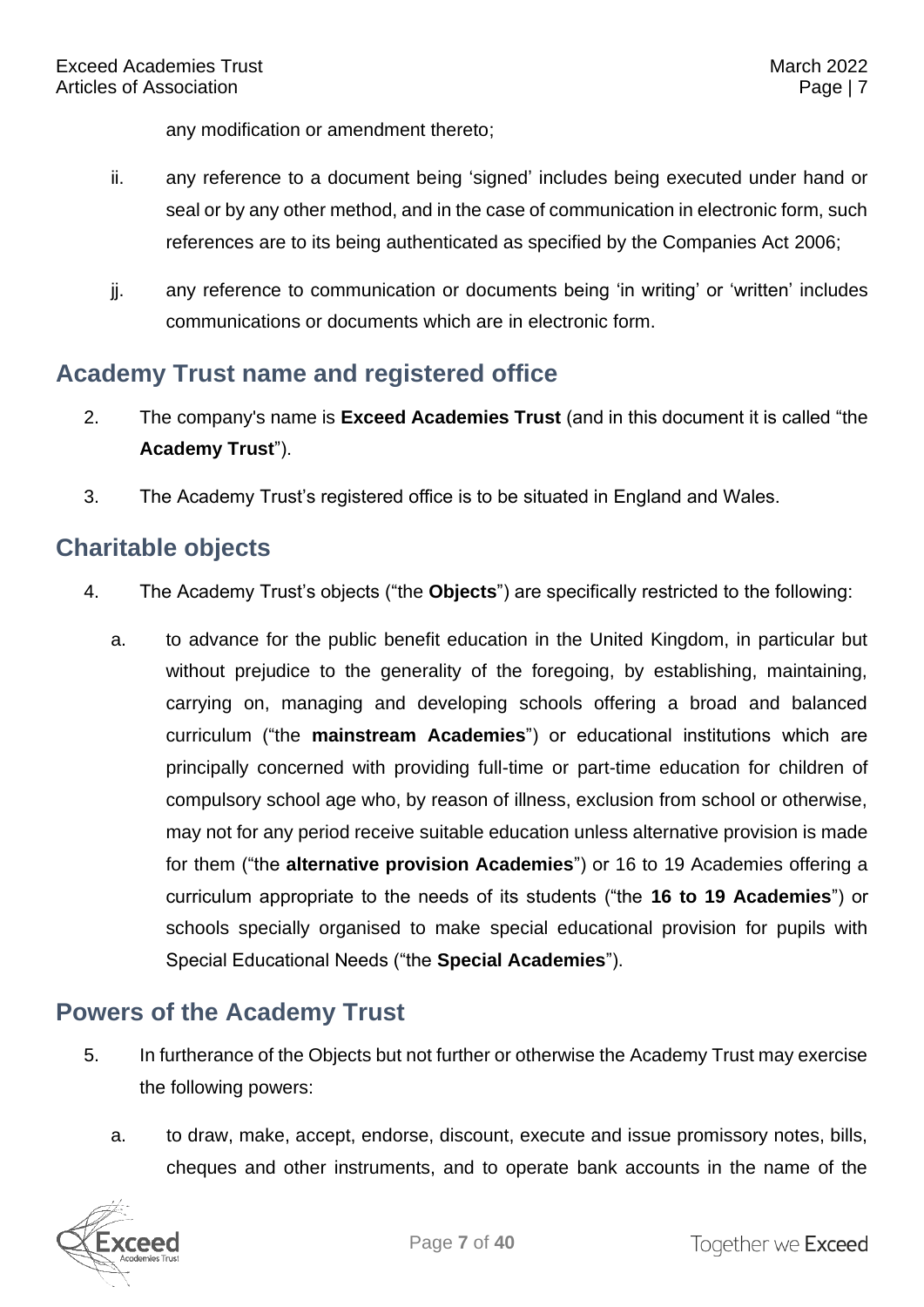Academy Trust;

- b. to raise funds and to invite and receive contributions provided that in raising funds the Academy Trust shall not undertake any substantial permanent trading activities and shall conform to any relevant statutory regulations;
- c. to acquire, alter, improve and (subject to such consents as may be required by law) to charge or otherwise dispose of property;
- d. subject to Articles 6.6-6.8A below to employ such staff as are necessary for the proper pursuit of the Objects and to make all reasonable and necessary provision for the payments of pensions and superannuation to staff and their dependants;
- e. to establish or support, whether financially or otherwise, any charitable companies, trusts, associations or institutions formed for all or any of the Objects;
- f. to co-operate with other charities, other independent and maintained schools, academies and institutions within the further education sector, voluntary bodies and statutory authorities operating in furtherance of the Objects and to exchange information and advice with them;
- g. to pay out of funds of the Academy Trust the costs, charges and expenses of and incidental to the formation and registration of the Academy Trust;
- h. to establish, maintain, carry on, manage and develop the Academies at locations to be determined by the Trustees;
- i. to offer scholarships, exhibitions, prizes and awards to pupils and former pupils, and otherwise to encourage and assist the educational attainment of pupils and former pupils;
- j. to provide educational facilities and services to students of all ages and the wider community for the public benefit;
- k. to carry out research into the development and application of new techniques in education and to their approach to curriculum development and delivery and to publish the results of such research, and to develop means of benefiting from application of the experience of industry, commerce, other schools, educational institutions and the

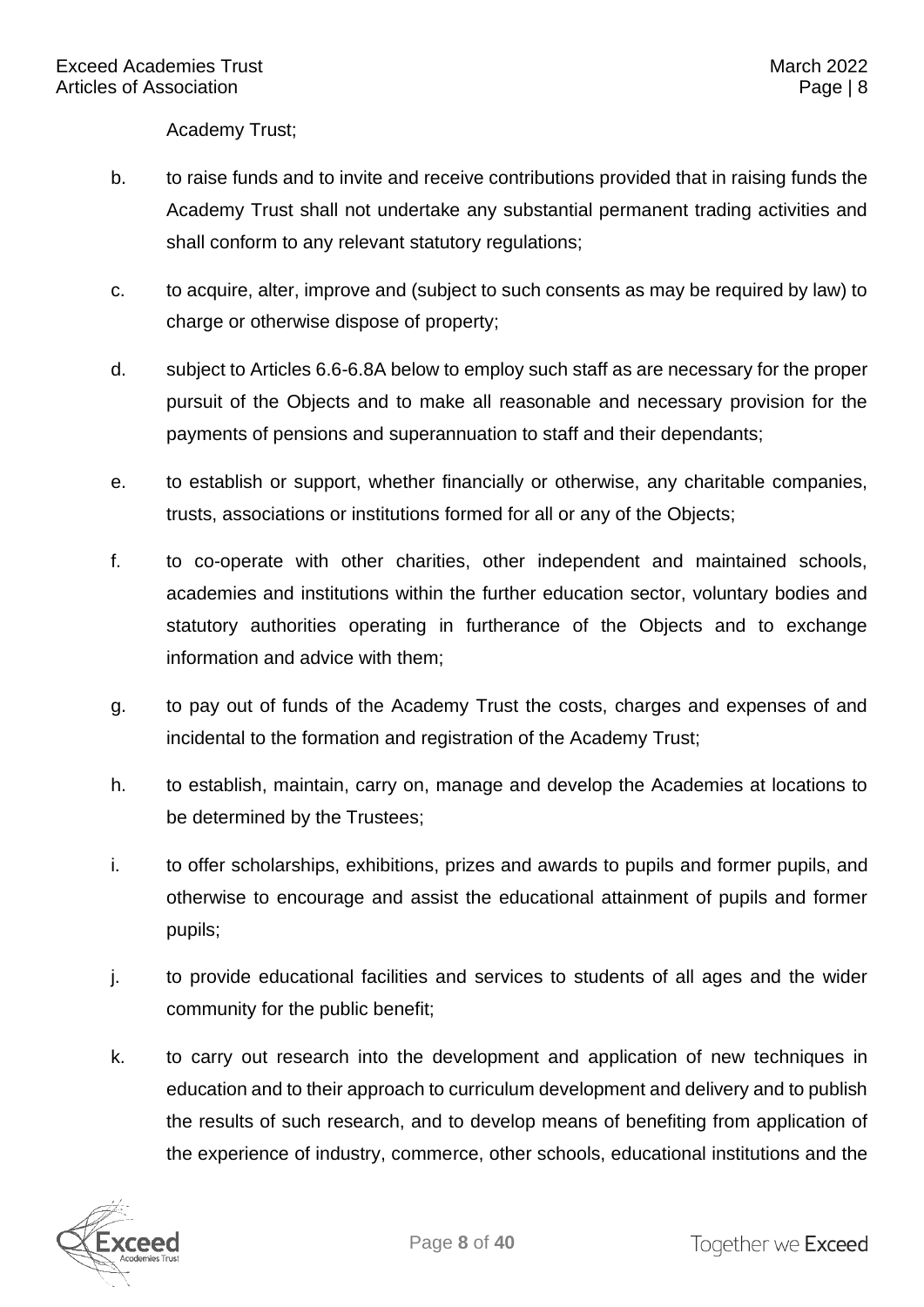voluntary sector to the education of pupils and students in academies;

- l. subject to such consents as may be required by law and/or by any contract entered into by or on behalf of the Academy Trust, to borrow and raise money for the furtherance of the Objects in such manner and on such security as the Academy Trust may think fit;
- m. to deposit or invest any funds of the Academy Trust not immediately required for the furtherance of its Objects (but to invest only after obtaining such advice from a financial expert as the Trustees consider necessary and having regard to the suitability of investments and the need for diversification);
- n. to delegate the management of investments to a financial expert, but only on terms that:
	- i. the investment policy is set down in writing for the financial expert by the Trustees;
	- ii. every transaction is reported promptly to the Trustees;
	- iii. the performance of the investments is reviewed regularly with the Trustees;
	- iv. the Trustees are entitled to cancel the delegation arrangement at any time;
	- v. the investment policy and the delegation arrangement are reviewed at least once a year;
	- vi. all payments due to the financial expert are on a scale or at a level which is agreed in advance and are notified promptly to the Trustees on receipt; and
	- vii. the financial expert must not do anything outside the powers of the Trustees;
- o. to arrange for investments or other property of the Academy Trust to be held in the name of a nominee company acting under the control of the Trustees or of a financial expert acting under their instructions, and to pay any reasonable fee required;
- p. to provide indemnity arrangements to Trustees in accordance with, and subject to the conditions of section 232 to 235 of the Companies Act 2006, section 189 of the Charities Act 2011 or any other provision of law applicable to charitable companies

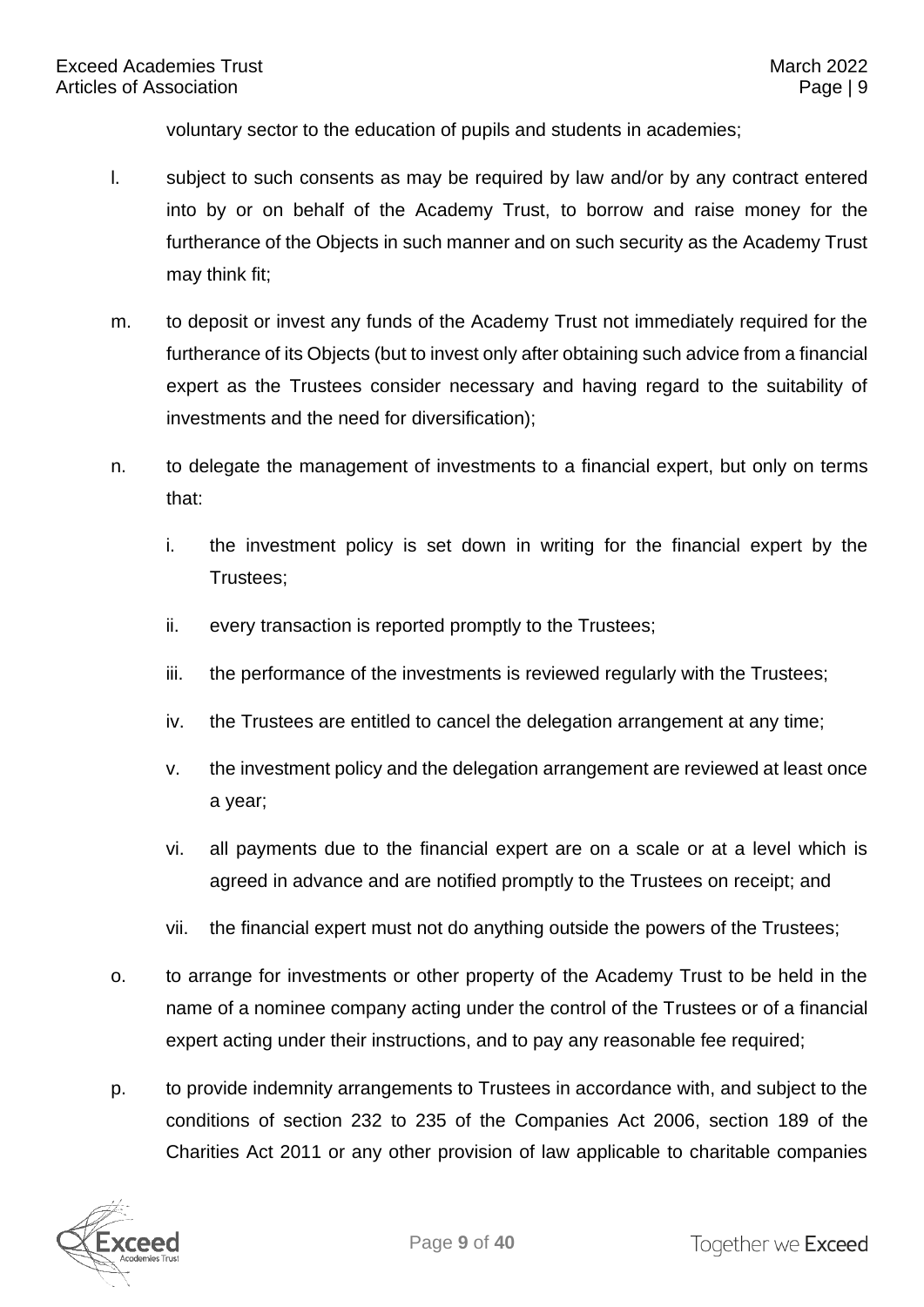and any such indemnity is limited accordingly;

- q. not used;
- r. to establish subsidiary companies to carry on any trade or business for the purpose of raising funds for the Academy Trust; and
- s. to do all such other lawful things as are necessary for or are incidental to or conducive to the achievement of the Objects.

#### <span id="page-10-0"></span>**Use of income and property**

6.1 The income and property of the Academy Trust shall be applied solely towards the promotion of the Objects.

6.2 None of the income or property of the Academy Trust may be paid or transferred directly or indirectly by way of dividend bonus or otherwise by way of profit to any Member of the Academy Trust. Nonetheless a Member of the Academy Trust who is not also a Trustee may:

- a. benefit as a beneficiary of the Academy Trust;
- b. be paid reasonable and proper remuneration for any goods or services supplied to the Academy Trust;
- c. be paid rent for premises let by the Member to the Academy Trust if the amount of the rent and other terms of the letting are reasonable and proper; and
- d. be paid interest on money lent to the Academy Trust at a reasonable and proper rate, such rate not to exceed 2% per annum below the base lending rate of a UK clearing bank selected by the Trustees, or 0.5%, whichever is the higher.

6.2A. The Trustees may only rely upon the authority provided by Article 6.2 to allow a benefit to a Member if each of the following conditions is satisfied:

- a. the remuneration or other sums paid to the Member does not exceed an amount that is reasonable in all the circumstances;
- b. the Trustees are satisfied that it is in the interests of the Academy Trust to contract with that Member rather than with someone who is not a Member. In reaching that decision the Trustees must balance the advantage of contracting with a Member

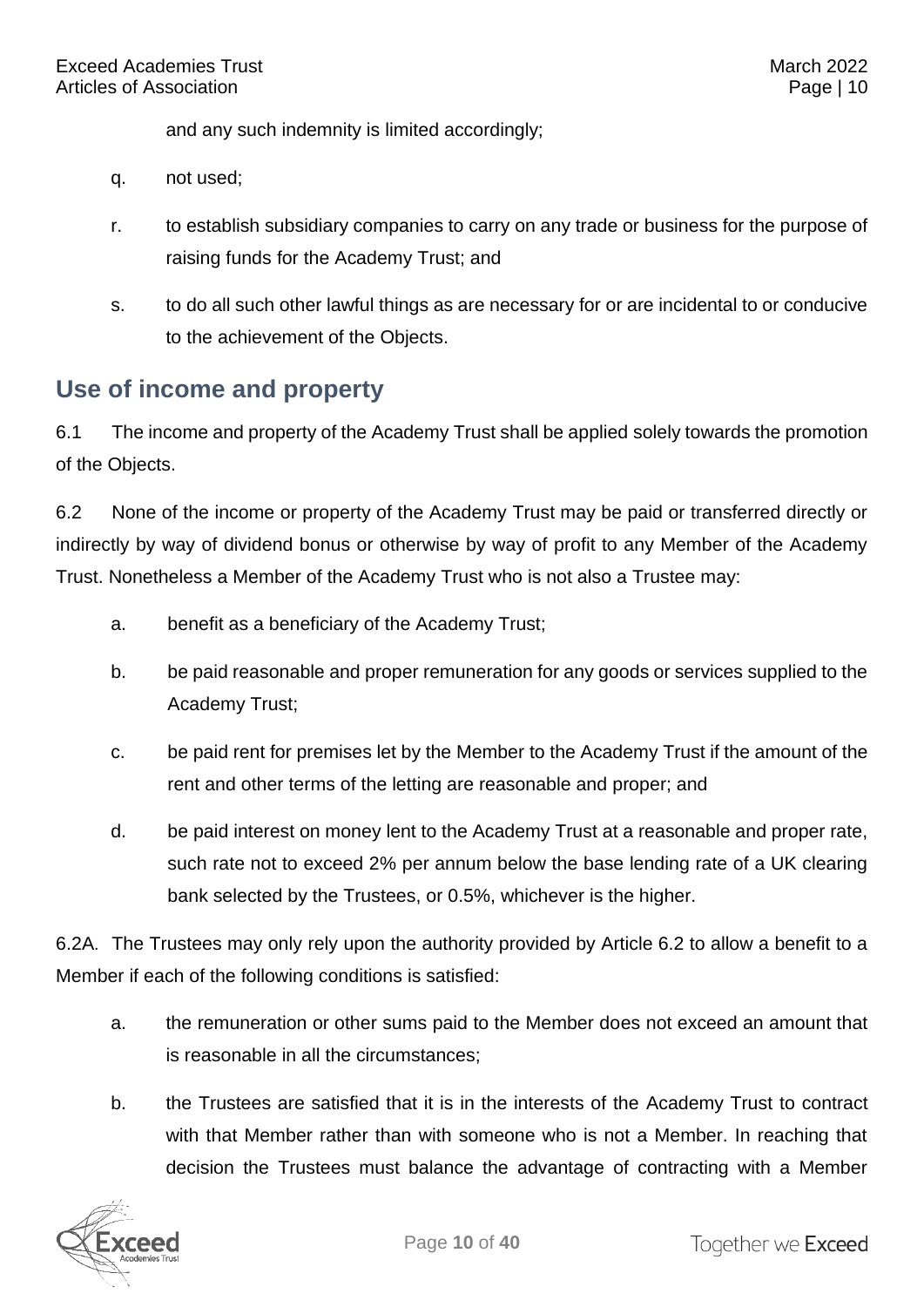against the disadvantages of doing so; and

c. the reason for their decision is recorded by the Trustees in the minute book.

#### <span id="page-11-0"></span>**Trustees benefiting from indemnity arrangements**

6.3 A Trustee may benefit from any indemnity arrangement purchased at the Academy Trust's expense or any arrangement so agreed with the Secretary of State to cover the liability of the Trustees which by virtue of any rule of law would otherwise attach to them in respect of any negligence, default or breach of trust or breach of duty of which they may be guilty in relation to the Academy Trust, provided that any such arrangement shall not extend to: (i) any claim arising from any act or omission which the Trustees (or any of them) knew to be a breach of trust or breach of duty or which was committed by the Trustees (or any of them) in reckless disregard to whether it was a breach of trust or breach of duty or not; and (ii) the costs of any unsuccessful defence to a criminal prosecution brought against the Trustees (or any of them) in their capacity as directors of the Academy Trust. Further, this Article does not authorise a Trustee to benefit from any indemnity arrangement that would be rendered void by any provision of the Companies Act 2006, the Charities Act 2011 or any other provision of law.

6.4 A public company, which has shares listed on a recognised stock exchange and of which any one Trustee holds no more than 1% of the issued capital of that company, may receive fees, remuneration or other benefit in money or money's worth from the Academy Trust.

#### <span id="page-11-1"></span>**Trustees' reasonable expenses and restrictions on benefits and payments**

6.5 A Trustee may at the discretion of the Trustees be reimbursed from the property of the Academy Trust for reasonable expenses properly incurred by them when acting on behalf of the Academy Trust, but excluding expenses in connection with foreign travel.

6.6 No Trustee may:

- a. buy any goods or services from the Academy Trust;
- b. sell goods, services, or any interest in land to the Academy Trust;
- c. be employed by, or receive any remuneration from the Academy Trust (other than the Chief Executive Officer to the extent they are a Trustee whose employment and/or

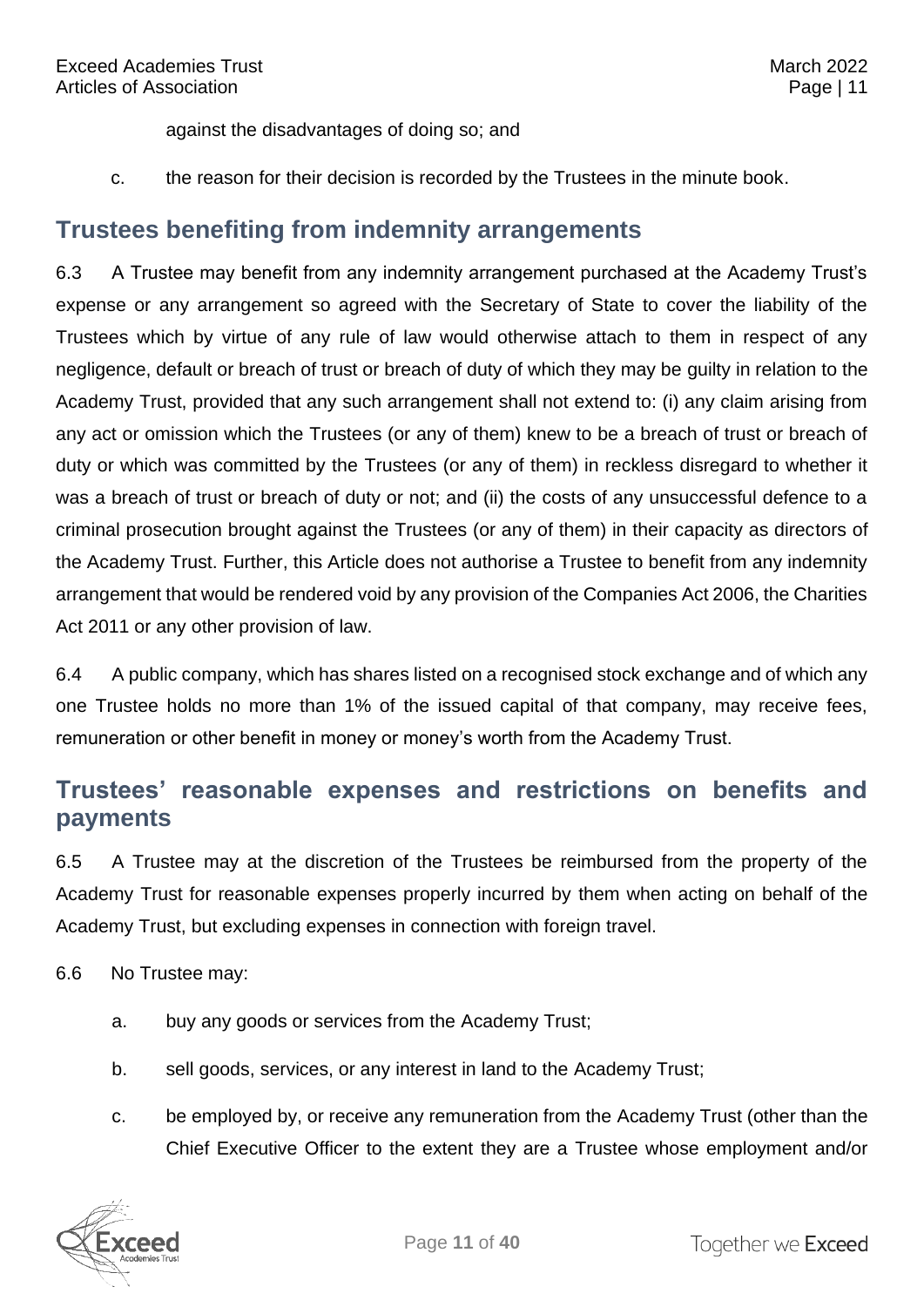remuneration is subject to the procedure and conditions in Article 6.8);

d. or receive any other financial benefit from the Academy Trust;

unless:

- e. the payment is permitted by Article 6.7 and the Trustees follow the procedure and observe the conditions set out in Article 6.8; or
- f. the Trustees obtain the prior written approval of the Charity Commission and fully comply with any procedures it prescribes.
- 6.7 Subject to Article 6.8, a Trustee may:
	- a. receive a benefit from the Academy Trust in the capacity of a beneficiary of the Academy Trust;
	- b. be employed by the Academy Trust or enter into a contract for the supply of goods or services to the Academy Trust, other than for acting as a Trustee;
	- c. receive interest on money lent to the Academy Trust at a reasonable and proper rate not exceeding 2% per annum below the base rate of a clearing bank to be selected by the Trustees, or 0.5%, whichever is the higher; and
	- d. receive rent for premises let by the Trustee to the Academy Trust if the amount of the rent and the other terms of the lease are reasonable and proper.

6.8 The Academy Trust and its Trustees may only rely upon the authority provided by Article 6.7 if each of the following conditions is satisfied:

- a. the remuneration or other sums paid to the Trustee does not exceed an amount that is reasonable in all the circumstances;
- b. the Trustee is absent from the part of any meeting at which there is discussion of:
	- i. their employment, remuneration, or any matter concerning the contract, payment or benefit; or
	- ii. their performance in the employment, or their performance of the contract; or

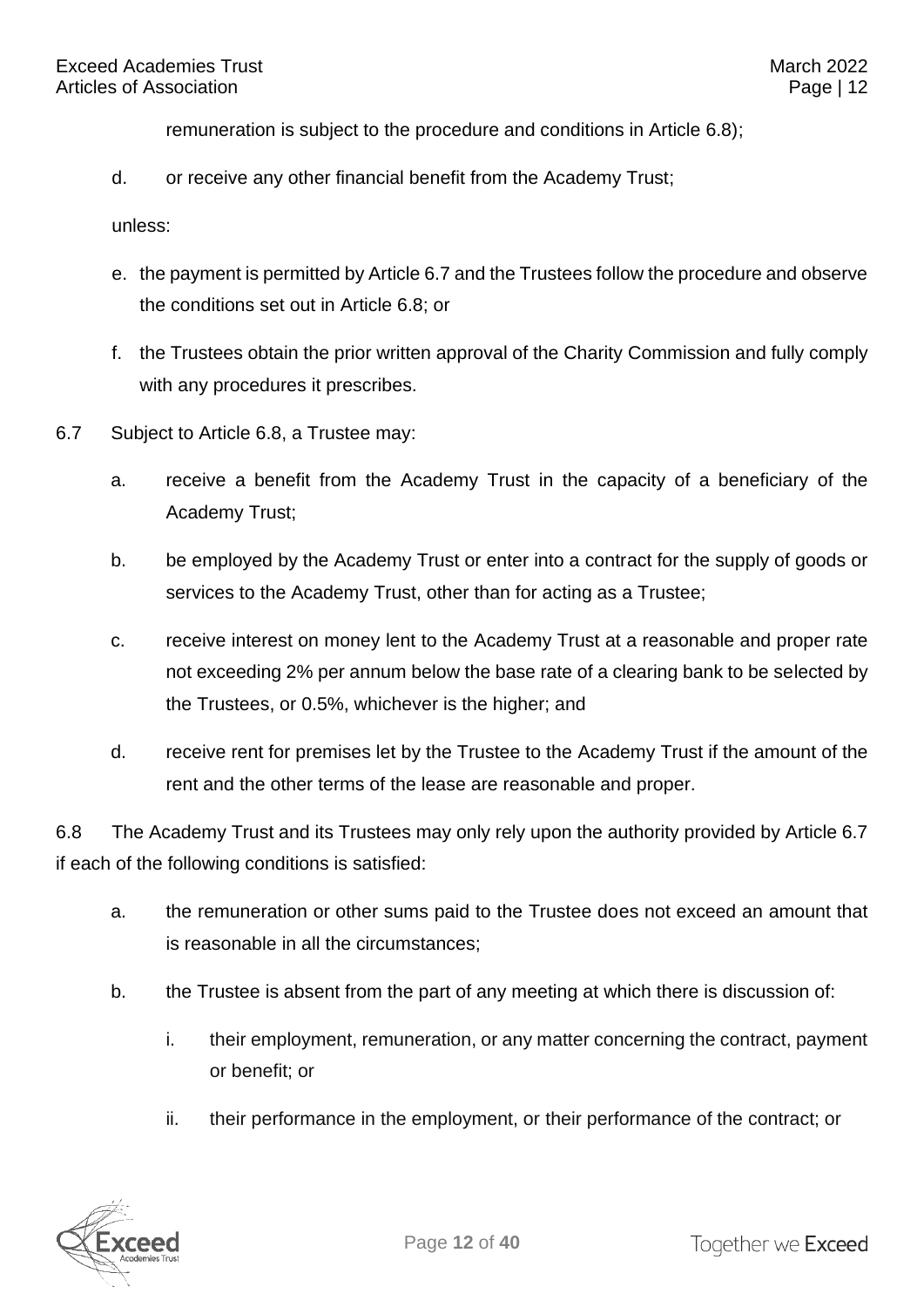- iii. any proposal to enter into any other contract or arrangement with them or to confer any benefit upon them that would be permitted under Article 6.7; or
- iv. any other matter relating to a payment or the conferring of any benefit permitted by Article 6.7;
- c. the Trustee does not vote on any such matter and is not to be counted when calculating whether a quorum of Trustees is present at the meeting;
- d. save in relation to employing or contracting with the Chief Executive Officer (to the extent they are a Trustee), the other Trustees are satisfied that it is in the interests of the Academy Trust to employ or to contract with that Trustee rather than with someone who is not a Trustee. In reaching that decision the Trustees must balance the advantage of employing a Trustee against the disadvantages of doing so (especially the loss of the Trustee's services as a result of dealing with the Trustee's conflict of interest);
- e. the reason for their decision is recorded by the Trustees in the minute book; and
- f. a majority of the Trustees then in office have received no such payments or benefit.

6.8A The provision in Article 6.6(c) that no Trustee may be employed by or receive any remuneration from the Academy Trust (other than the Chief Executive Officer to the extent they are a Trustee) does not apply to an employee of the Academy Trust who is subsequently elected or appointed as a Trustee save that this Article shall only allow such a Trustee to receive remuneration or benefit from the Academy Trust in their capacity as an employee of the Academy Trust and provided that the procedure as set out in Articles 6.8(b) and 6.8(c) is followed.

6.9 In Articles 6.2-6.4 and 6.6-6.8A:

- a. "Academy Trust" shall include any company in which the Academy Trust:
	- holds more than 50% of the shares; or
	- controls more than 50% of the voting rights attached to the shares; or
	- has the right to appoint one or more directors to the board of the company;
- b. "Trustee" shall include any child, stepchild, parent, grandchild, grandparent, brother,

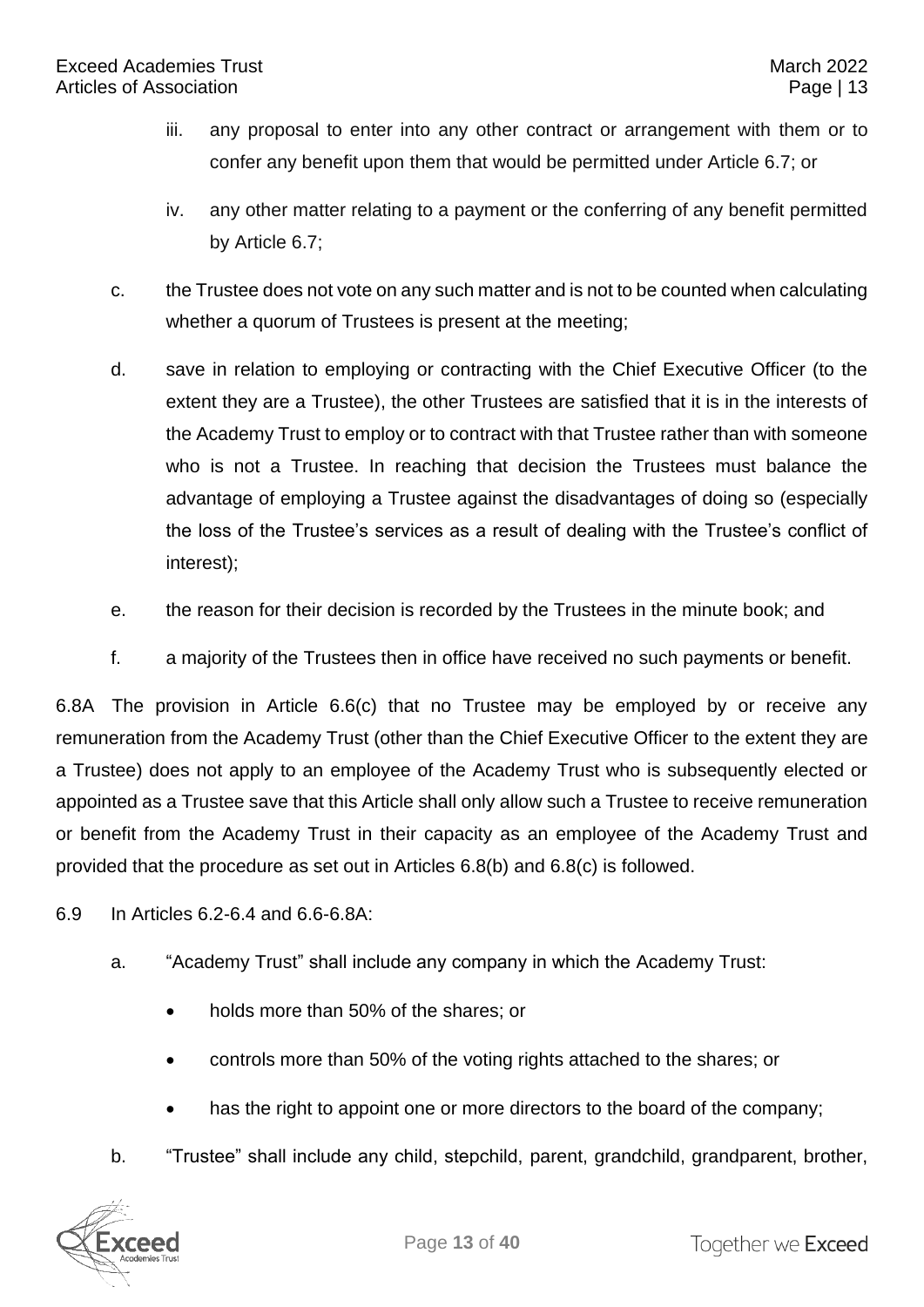sister or spouse of the Trustee or any person living with the Trustee as their partner;

- c. the employment or remuneration of a Trustee includes the engagement or remuneration of any firm or company in which the Trustee is:
	- i. a partner;
	- ii. an employee;
	- iii. a consultant;
	- iv. a director;
	- v. a member; or
	- vi. a shareholder, unless the shares of the company are that of a public company which are listed on a recognised stock exchange and the Trustee holds less than 1% of the issued capital.

#### <span id="page-14-0"></span>**Liability of Academy Trust Members**

7. The liability of the Members of the Academy Trust is limited.

8. Every Member of the Academy Trust undertakes to contribute such amount as may be required (not exceeding £10) to the Academy Trust's assets if it should be wound up while they are a Member or within one year after they cease to be a Member, for payment of the Academy Trust's debts and liabilities before they cease to be a Member, and of the costs, charges and expenses of winding up, and for the adjustment of the rights of the contributors among themselves.

#### <span id="page-14-1"></span>**Arrangements for Academy Trust property on closure of trust**

9. If the Academy Trust is wound up or dissolved and after all its debts and liabilities (including any under section 2 of the Academies Act 2010) have been satisfied there remains any property it shall not be paid to or distributed among the Members of the Academy Trust (except for a Member which is itself a charity fulfilling the criteria set out below), but shall be given or transferred to some other charity or charities having objects similar to the Objects which prohibits the distribution of its or their income and property to an extent at least as great as is imposed on the Academy Trust by Article 6 above, chosen by the Members of the Academy Trust at or before the time of dissolution and if that cannot be done then to some other charitable object.

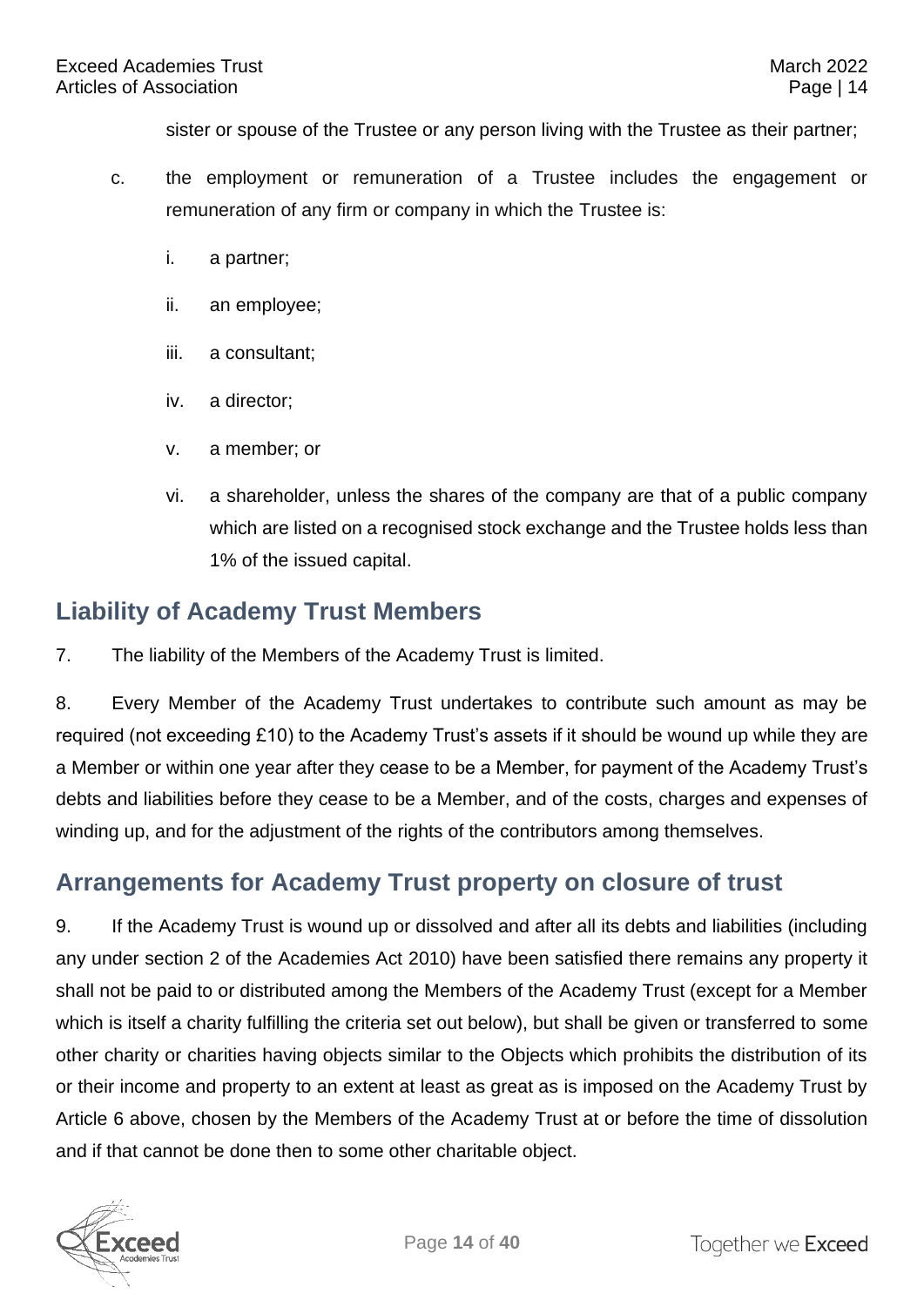10. Not used.

#### <span id="page-15-0"></span>**Restrictions on alterations to articles to protect charitable company status**

11. No alteration or addition shall be made to or in the provisions of the Articles which would have the effect: (a) that the Academy Trust would cease to be a company to which section 60 of the Companies Act 2006 applies; or (b) that the Academy Trust would cease to be a charity.

#### <span id="page-15-1"></span>**Members**

- 12. The Members of the Academy Trust shall comprise:
	- a. the signatories to the Memorandum (until such time as they cease to be a Member); and
	- b. any person appointed under Article 15A,

provided that at any time the minimum number of Members shall not be less than three.

12A. An employee of the Academy Trust cannot be a Member of the Academy Trust.

12B. There must be a majority of Members who are not also Trustees.

#### <span id="page-15-2"></span>**Rights to remove Members**

13. Each person entitled to appoint Members in Article 12 shall have the right from time to time by written notice delivered to the Office to remove any Member appointed by them and to appoint a replacement Member to fill a vacancy whether resulting from such removal or otherwise.

14. If any of the persons entitled to appoint Members in Article 12:

- a. in the case of an individual, die or become legally incapacitated;
- b. in the case of a corporate entity, cease to exist and are not replaced by a successor institution;
- c. becomes insolvent or makes any arrangement or composition with their creditors generally; or
- d. ceases to themselves be a Member,

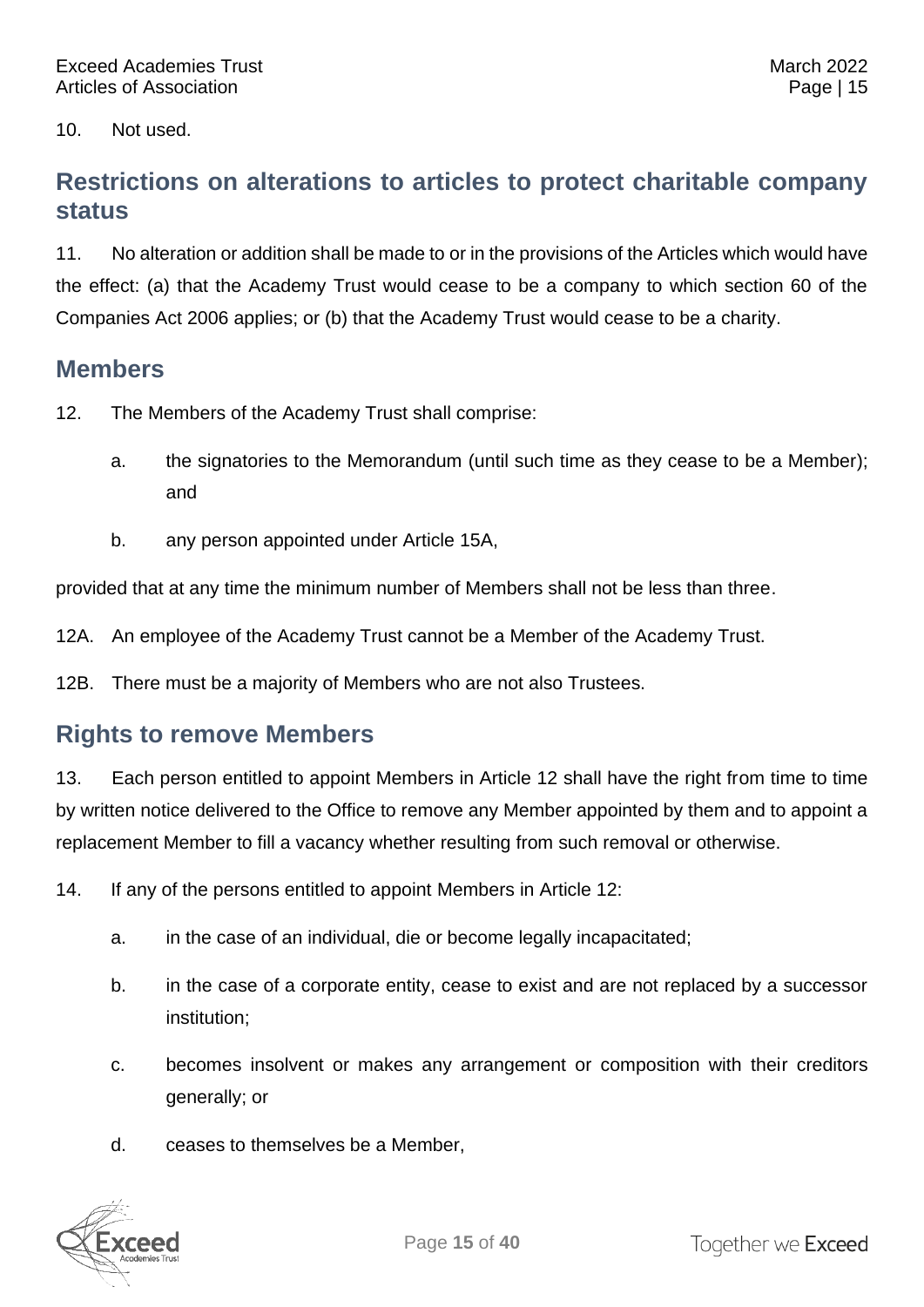their right to appoint Members under these Articles shall vest in the remaining Members.

#### <span id="page-16-0"></span>**Disqualification and termination of membership**

- 15. A Member shall cease to be a Member if:
	- a. that Member (which is an individual) dies or becomes incapable by reason of illness or injury of managing and administering their own affairs;
	- b. that Member has been declared bankrupt and/or their estate has been seized from their possession for the benefit of their creditors and the declaration or seizure has not been discharged, annulled or reduced, or if they are the subject of a bankruptcy restrictions order or an interim order;
	- c. that Member is a corporate entity and:
		- i. ceases to exist;
		- ii. a resolution or order is made for the Member to be wound up or to enter into administration;
		- iii. enters into any arrangement or composition with its creditors; or
		- iv. becomes insolvent;
	- d. that Member has been convicted of a Serious Criminal Offence;
	- e. that Member has not provided to the Chair a criminal records certificate at an enhanced disclosure level under section 113B of the Police Act 1997 or if such a certificate discloses information which the Chair considers would make that Member unsuitable for their role. If a dispute arises as to whether the Member should be disqualified, a referral shall be made to the Secretary of State to determine the matter. The determination of the Secretary of State shall be final;
		- f. that Member refuses to consent to any checks required by the Secretary of State under the provisions of the Funding Agreement or otherwise;
		- g. that Member is found to be unsuitable to be a Member by the Secretary of State under the provisions of the Funding Agreement;

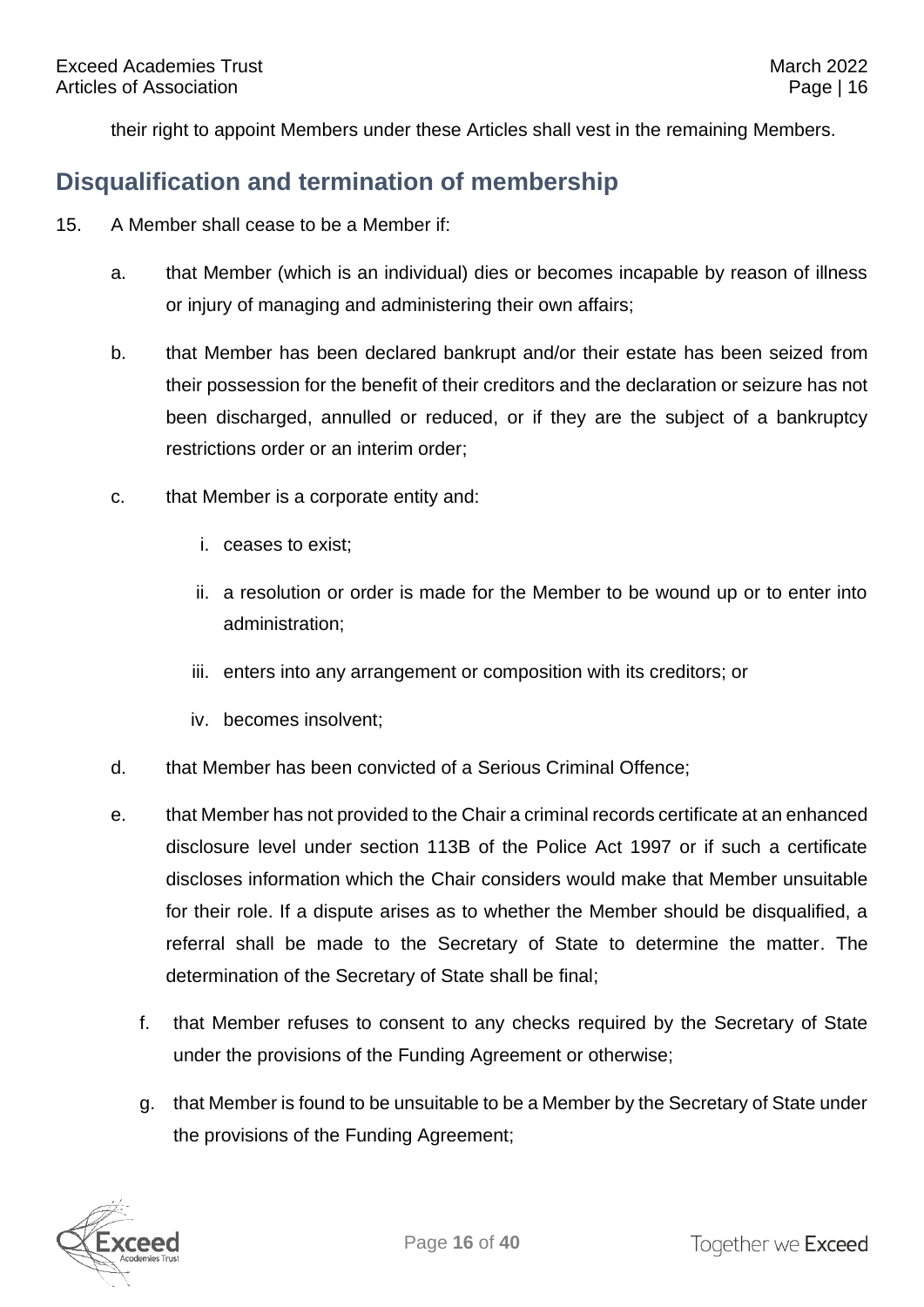- h. that Member is employed by the Academy Trust;
- i. that Member would be disqualified from being a Trustee of this Academy Trust for any other reason, regardless of whether they are also a Trustee.

15AA. Where, by virtue of these Articles a person becomes disqualified from holding, or continuing to hold office as a Member; and they are, or are proposed, to become such a Member, they shall upon becoming so disqualified give written notice of that fact to the Governance Professional.

# <span id="page-17-0"></span>**Appointing and removing Members**

15A. The Members may agree by passing a special resolution to appoint such additional Members as they think fit.

16. In addition to Article 13, the Members may agree by passing a special resolution to remove any Member(s). The Member whose proposed removal is the subject of the resolution shall not be entitled to vote on that resolution.

### <span id="page-17-1"></span>**Members and the charitable objects**

16A. In exercising their rights under these Articles and the Companies Act 2006, the Members shall not do anything or take any action which would cause the Academy Trust to contravene its Objects, and shall act in a way which they decide, in good faith, will be most likely to further the Objects of the Academy Trust.

#### <span id="page-17-2"></span>**Consent to become a Member**

17. Every person nominated to be a Member of the Academy Trust shall sign a written consent to become a Member or sign the register of Members on becoming a Member.

#### <span id="page-17-3"></span>**Member resignation**

18. Any Member may resign provided that after such resignation the number of Members is not less than three. A Member shall cease to be one immediately on the receipt by the Academy Trust of a notice in writing signed by the person or persons entitled to remove them under Articles 13 or 16 provided that no such notice shall take effect when the number of Members is less than three unless it contains or is accompanied by the appointment of a replacement Member.

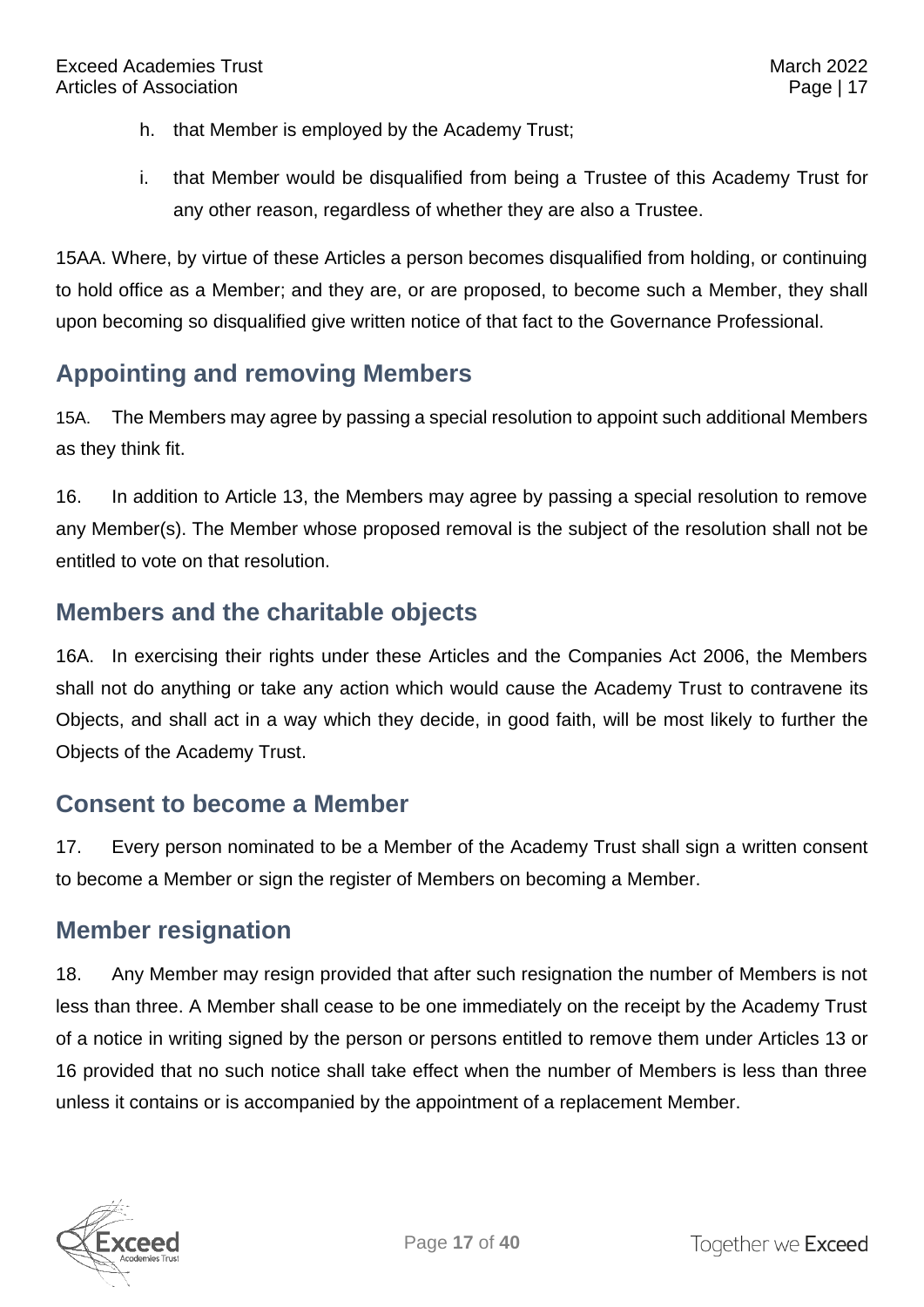#### <span id="page-18-0"></span>**General Meetings**

#### <span id="page-18-1"></span>**Annual General Meeting**

19. The Academy Trust shall hold an Annual General Meeting each Academy Financial Year in addition to any other meetings in that year, and shall specify the meeting as such in the notices calling it; and not more than fifteen months shall elapse between the date of one Annual General Meeting of the Academy Trust and that of the next. Provided that so long as the Academy Trust holds its first Annual General Meeting within eighteen months of its incorporation, it need not hold it in the year of its incorporation or the following year. The Annual General Meeting shall be held at such time and place as the Trustees shall appoint. All meetings other than the Annual General Meetings shall be called General Meetings.

# <span id="page-18-2"></span>**Arrangements for General Meetings**

20. The Trustees may call General Meetings and, on the requisition of Members pursuant to the provisions of the Companies Act 2006, shall forthwith proceed to convene a General Meeting in accordance with that Act. If there are not within the United Kingdom sufficient Trustees to call a General Meeting, any Trustee or any Member of the Academy Trust may call a General Meeting.

#### <span id="page-18-3"></span>**Notice of General Meetings**

21. General meetings shall be called by at least fourteen clear days' notice but may be called by shorter notice if it is so agreed by a majority in number of Members having a right to attend and vote and together representing not less than 90% of the total voting rights at that meeting.

21A. The notice shall specify the time and place of the meeting and the general nature of the business to be transacted and, in the case of an Annual General Meeting, shall specify the meeting as such. The notice shall also state that the Member is entitled to appoint a proxy. The notice shall be given to all the Members, to the Trustees and auditors.

22. The accidental omission to give notice of a meeting to, or the non-receipt of notice of a meeting by, any person entitled to receive notice shall not invalidate the proceedings at that meeting.

# <span id="page-18-4"></span>**Proceedings at General Meetings**

23. No business shall be transacted at any meeting unless a quorum is present. A quorum is a majority of Members present in person or by proxy and entitled to vote upon the business to be

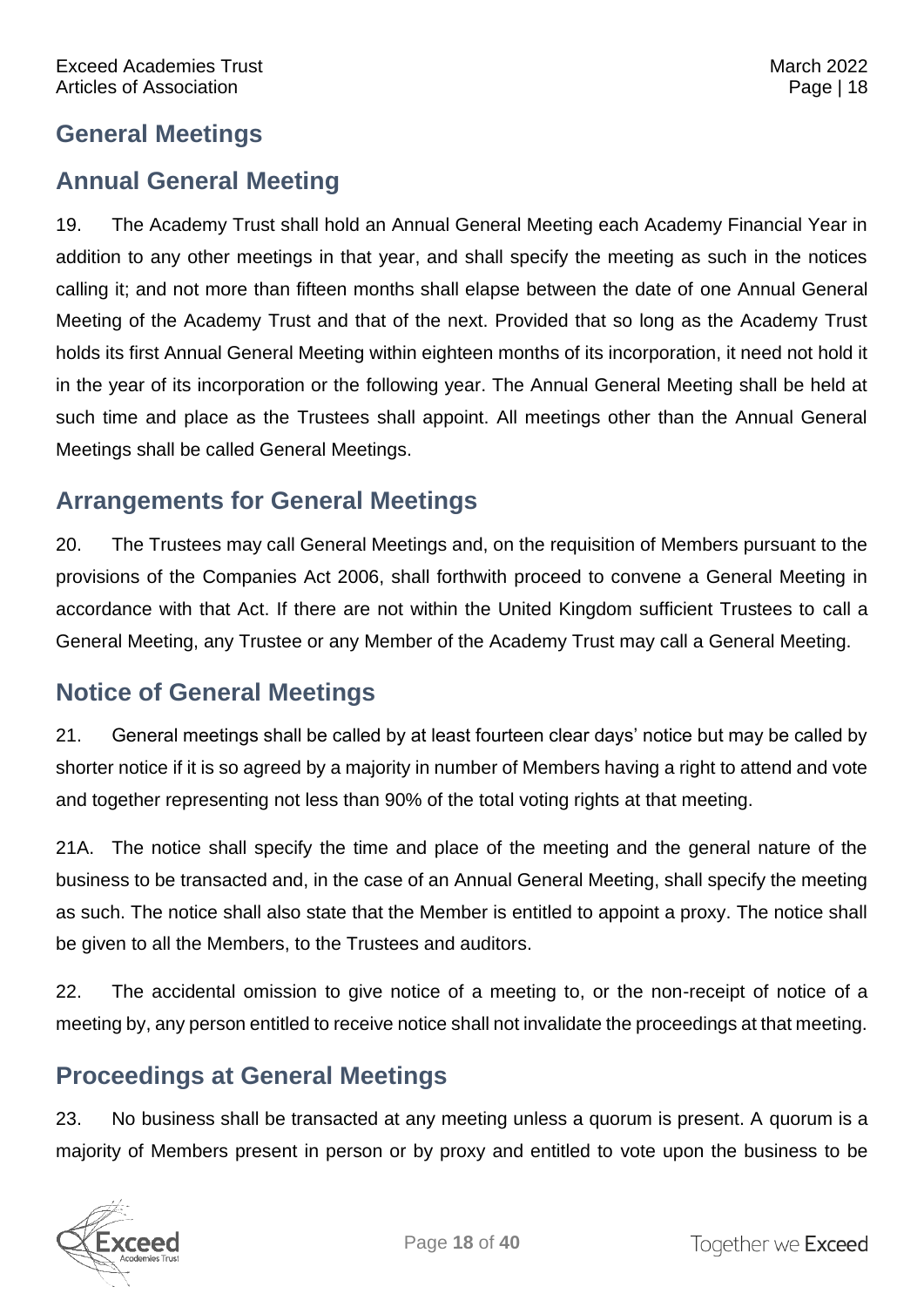transacted.

23A. A person may attend a General Meeting by telephone or by any suitable electronic means by which all those participating in the meeting are able to communicate with all other participants.

23B. A person so participating by telephone or other communication shall be deemed to be present in person at the meeting and shall be counted in a quorum and entitled to vote. A meeting shall be deemed to take place where the largest group of those participating is assembled or, if there is no group which is larger than any other group, where the chair of the meeting is located at that time.

24. If a quorum is not present within half an hour from the time appointed for the meeting, or if during a meeting a quorum ceases to be present, the meeting shall stand adjourned to the same day in the next week at the same time and place or to such time and place as the Trustees may determine.

25. The Members present and entitled to vote at the meeting shall elect by ordinary resolution one of their number to be the chair and such election shall be binding on all Members and Trustees present at the meeting.

26. Not used.

27. A Trustee shall, notwithstanding that they are not a Member, be entitled to attend and speak at any General Meeting or Annual General Meeting.

28. The chair may, with the consent of a majority of the Members at a meeting at which a quorum is present (and shall if so directed by the meeting), adjourn the meeting from time to time and from place to place, but no business shall be transacted at any adjourned meeting other than the business which might properly have been transacted at the meeting had the adjournment not taken place. When a meeting is adjourned for fourteen days or more, at least seven clear days' notice shall be given specifying the time, date and place of the adjourned meeting and the general nature of the business to be transacted. Otherwise it shall not be necessary to give any such notice.

29. A resolution put to the vote of the meeting shall be decided on a show of hands unless before, or on the declaration of the result of the show of hands, a poll is duly demanded. Subject to the provisions of the Companies Act 2006, a poll may be demanded:

a. by the chair; or

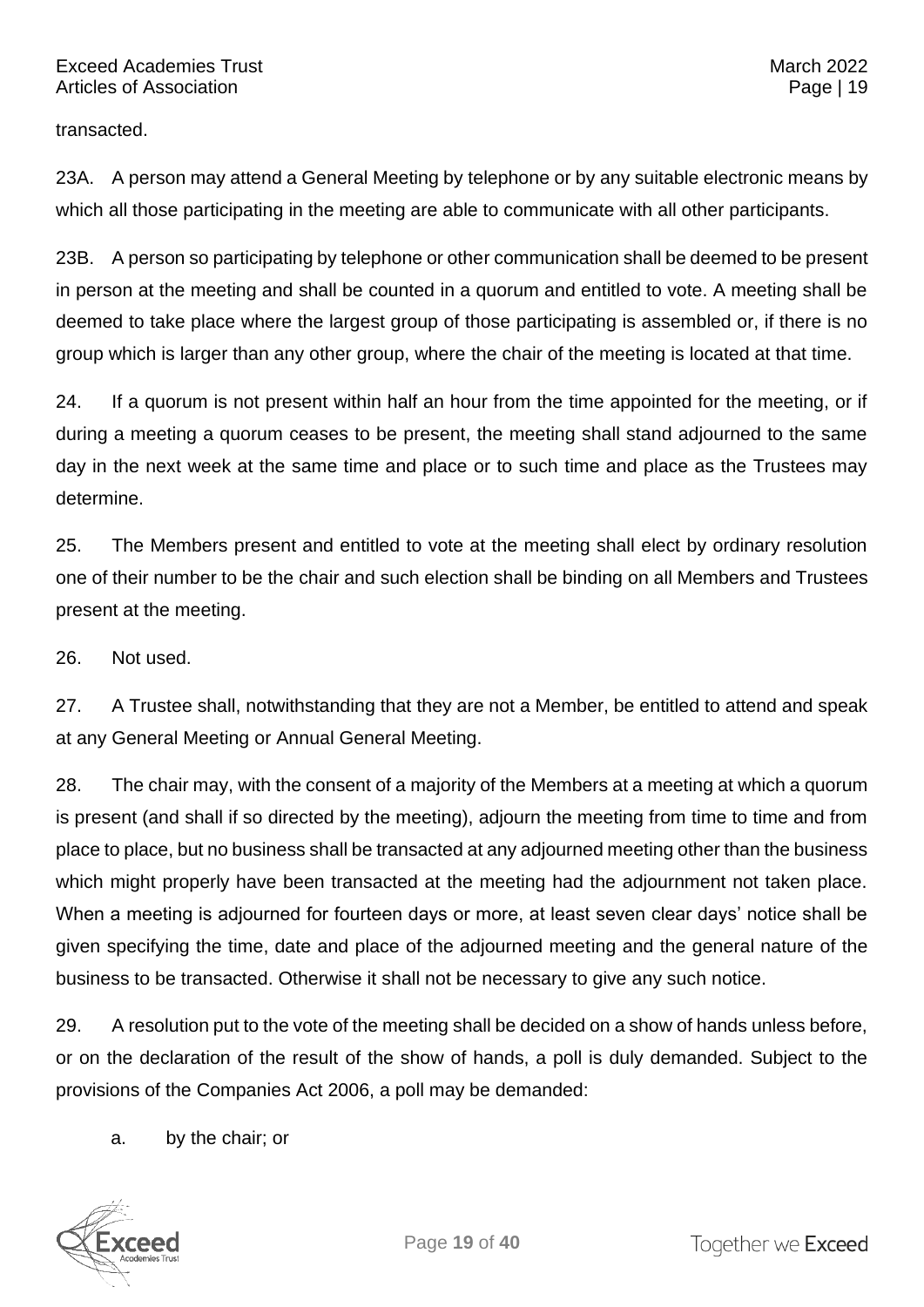- b. by at least two Members having the right to vote at the meeting; or
- c. by a Member or Members representing not less than one-tenth of the total voting rights of all the Members having the right to vote at the meeting.

30. Unless a poll is duly demanded a declaration by the chair that a resolution has been carried or carried unanimously, or by a particular majority, or lost, or not carried by a particular majority and an entry to that effect in the minutes of the meeting shall be conclusive evidence of the fact without proof of the number or proportion of the votes recorded in favour of or against such resolution.

31. The demand for a poll may be withdrawn, before the poll is taken, but only with the consent of the chair. The withdrawal of a demand for a poll shall not invalidate the result of a show of hands declared before the demand for the poll was made.

32. A poll shall be taken as the chair directs and they may appoint scrutineers (who need not be Members) and fix a time, date and place for declaring the results. The result of the poll shall be deemed to be the resolution of the meeting at which the poll was demanded.

33. A poll demanded on the election of the chair or on a question of adjournment shall be taken immediately. A poll demanded on any other question shall be taken either immediately or at such time, date and place as the chair directs not being more than thirty days after the poll is demanded. The demand for a poll shall not prevent the continuance of a meeting for the transaction of any business other than the question on which the poll is demanded. If a poll is demanded before the declaration of the result of a show of hands and the demand is duly withdrawn, the meeting shall continue as if the demand had not been made.

34. No notice need be given of a poll not taken immediately if the time, date and place at which it is to be taken are announced at the meeting at which it is demanded. In other cases at least seven clear days' notice shall be given specifying the time, date and place at which the poll is to be taken.

35. A resolution in writing, which includes a resolution in electronic form, agreed by such number of Members as required if it had been proposed at a General Meeting shall be as effectual as if it had been passed at a General Meeting duly convened and held provided that a copy of the proposed resolution has been sent to every Member. The resolution may consist of several instruments in the like form each agreed by one or more Members.

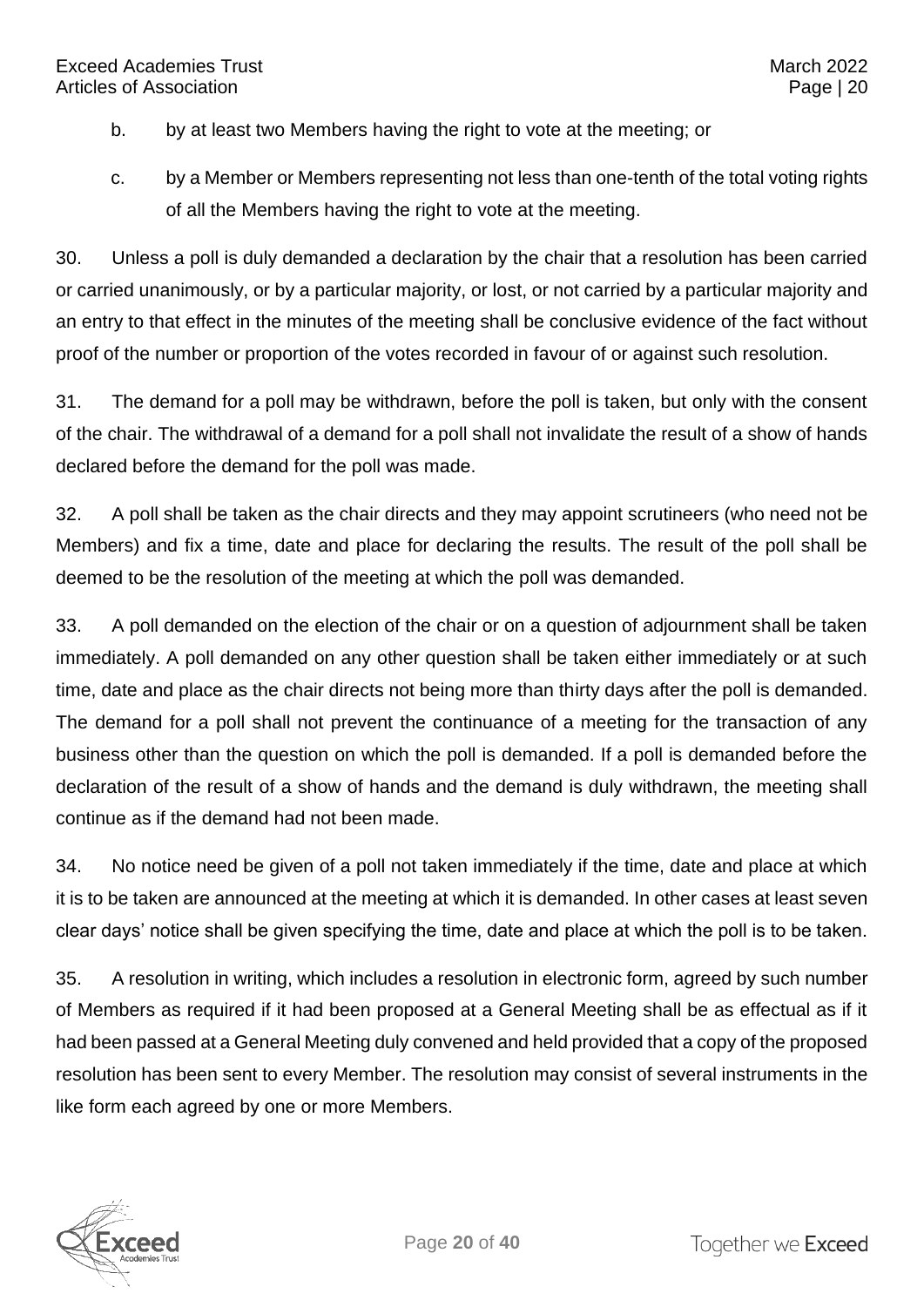#### <span id="page-21-0"></span>**Votes of Members**

36. On the show of hands every Member present in person shall have one vote. On a poll every Member present in person or by proxy shall have one vote.

37. Not used.

38. No Member shall be entitled to vote at any General Meeting unless all moneys then payable by them to the Academy Trust have been paid.

39. No objections shall be raised to the qualification of any person to vote at any General Meeting except at the meeting or adjourned meeting at which the vote objected to is tendered, and every vote not disallowed at the meeting shall be valid. Any objection made in due time shall be referred to the chair whose decision shall be final and conclusive.

# <span id="page-21-1"></span>**Voting by proxy**

40. An instrument appointing a proxy shall be in writing, signed by or on behalf of the appointer and shall be in the following form (or in a form as near thereto as circumstances allow or in any other form which is usual or which the Trustees may approve):

> "I/We, …….., of ………, being a Member/Members of the above named Academy Trust, hereby appoint …… of ……, or in their absence, ……… of …… as my/our proxy to attend, speak and vote in my/our name[s] and on my/our behalf at the annual general meeting/ general meeting of the Academy Trust to be held on …..20[ ], and at any adjournment thereof.

Signed on ….. 20[ ]"

41. Where it is desired to afford Members an opportunity of instructing the proxy how they shall act the instrument appointing a proxy shall be in the following form (or in a form as near thereto as circumstances allow or in any other form which is usual or which the Trustees may approve):

> "I/We, ……., of ……., being a Member/Members of the above named Academy Trust, hereby appoint …. of ……., or in their absence, ….. of ……, as my/our proxy to attend, speak and vote in my/our name[s] and on my/our behalf at the annual general meeting/ general meeting of the Academy Trust, to be held on …. 20[ ], and at any adjournment thereof.

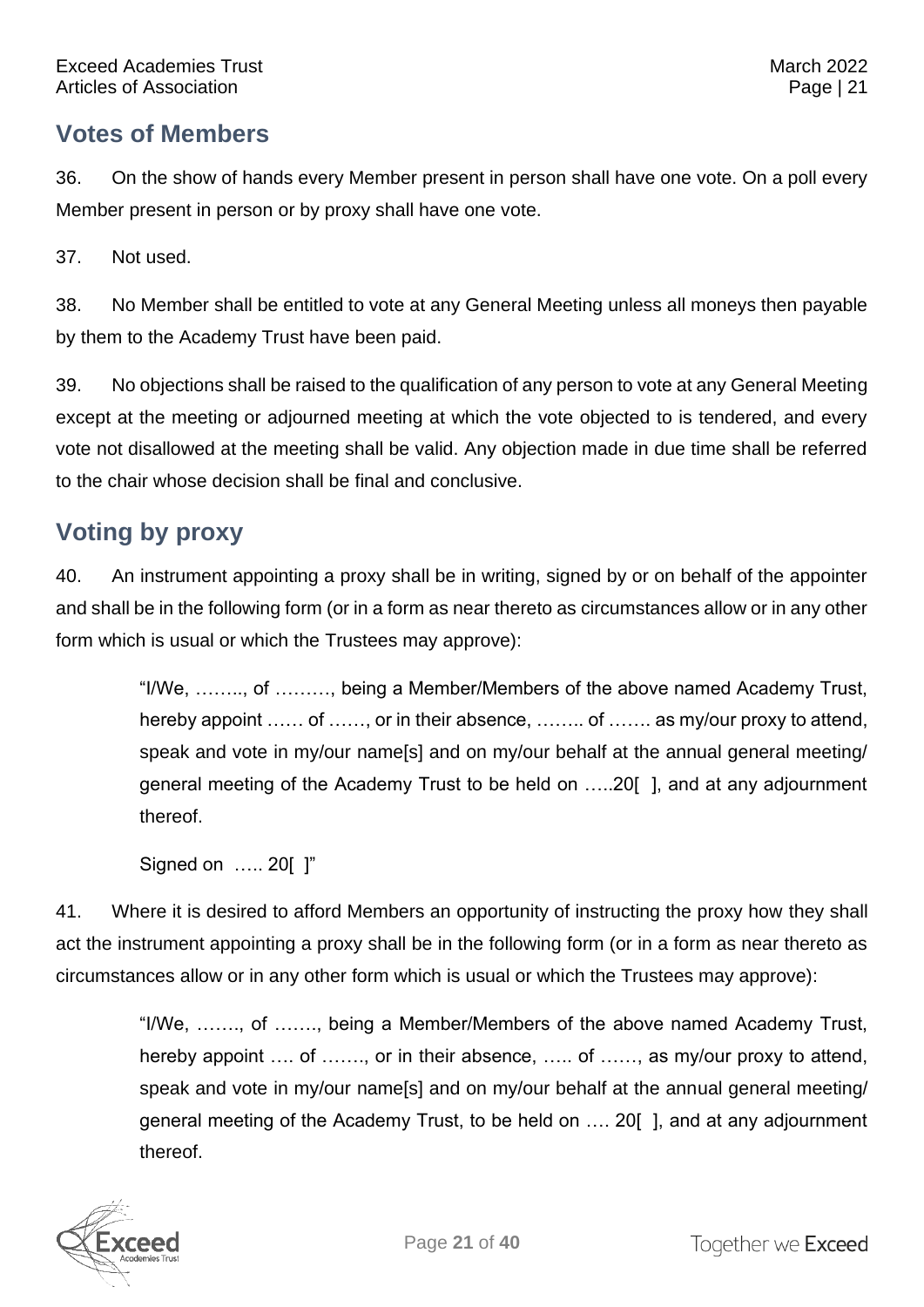This form is to be used in respect of the resolutions mentioned below as follows:

Resolution No. 1 \*for \* against

Resolution No. 2 \*for \* against.

Strike out whichever is not desired.

Unless otherwise instructed, the proxy may vote as they think fit or abstain from voting.

Signed on 201 l"

42. The instrument appointing a proxy and any authority under which it is signed or a copy of such authority certified by a notary or in some other way approved by the Trustees may:

- a. be deposited at the Office or at such other place within the United Kingdom as is specified in the notice convening the meeting or in any instrument of proxy sent out by the Academy Trust in relation to the meeting not less than 48 hours before the time for holding the meeting or adjourned meeting at which the person named in the instrument proposes to vote; or
- b. in the case of a poll taken more than 48 hours after it is demanded, be deposited as aforesaid after the poll has been demanded and not less than 24 hours before the time appointed for the taking of the poll; or
- c. where the poll is not taken forthwith but is taken not more than 48 hours after it was demanded, be delivered at the meeting at which the poll was demanded to the chair or to the Governance Professional or to any Trustee,

and an instrument of proxy which is not deposited or delivered in a manner so permitted shall be invalid.

43. A vote given or poll demanded by proxy or by the duly authorised representative of a corporation shall be valid notwithstanding the previous determination of the authority of the person voting or demanding a poll unless notice of the determination was received by the Academy Trust at the Office or at such other place at which the instrument of proxy was duly deposited before the commencement of the meeting or adjourned meeting at which the vote given or the poll demanded or (or in the case of a poll taken otherwise than on the same day as the meeting or adjourned meeting) the time appointed for taking the poll.

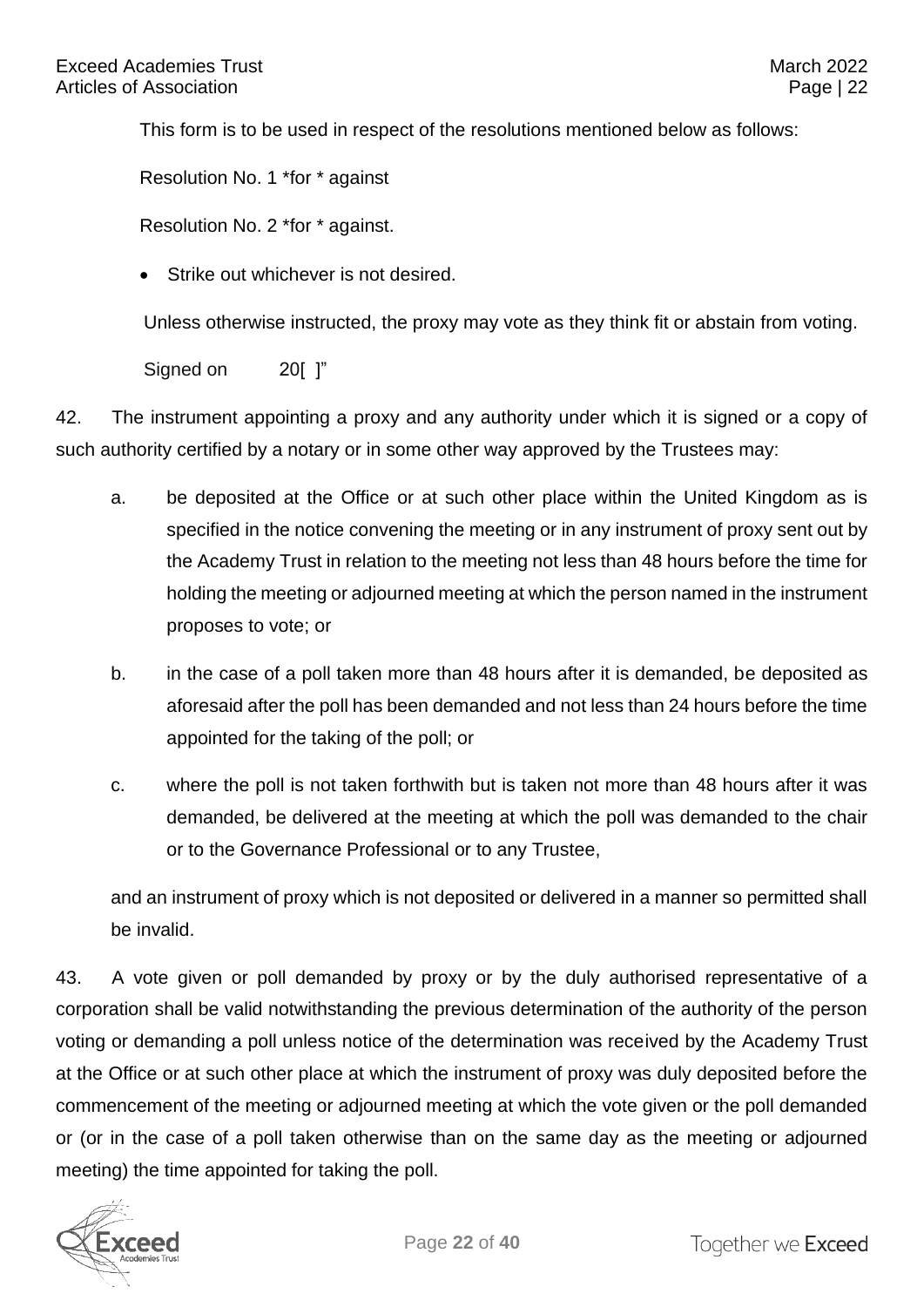44. Any organisation which is a Member of the Academy Trust may by resolution of its board of directors or other governing body authorise such person as it thinks fit to act as its representative at any meeting of the Academy Trust, and the person so authorised shall be entitled to exercise the same powers on behalf of the organisation which they represent as that organisation could exercise if it were an individual Member of the Academy Trust.

#### <span id="page-23-0"></span>**Trustees**

45. The number of Trustees shall be not less than three but (unless otherwise determined by ordinary resolution) shall not be subject to any maximum.

46. Subject to Articles 48-49 and 53, the Academy Trust shall have the following Trustees:

- a. up to five (5) Trustees, appointed under Article 50; and
- b. a minimum of two Parent Trustees elected or appointed under Articles 53-56 in the event that no Local Governing Bodies are established under Article 100a or if no provision is made for at least two Parent Local Governors on each established Local Governing Body pursuant to Article 101A.
- 47. The Academy Trust may also have any Co-opted Trustee appointed under Article 58.

48. The first Trustees shall be those persons named in the statement delivered pursuant to sections 9 and 12 of the Companies Act 2006.

49. Future Trustees shall be appointed or elected, as the case may be, under these Articles. Where it is not possible for such a Trustee to be appointed or elected due to the fact that an Academy has not yet been established, then the relevant Article or part thereof shall not apply.

# <span id="page-23-1"></span>**Appointment of Trustees**

50. The Members may appoint by ordinary resolution up to five (5) Trustees.

50A. Not used.

50B. The total number of Trustees including the Chief Executive Officer if they so choose to act as Trustee under Article 57 who are employees of the Academy Trust shall not exceed one third of the total number of Trustees.

51. Not used.

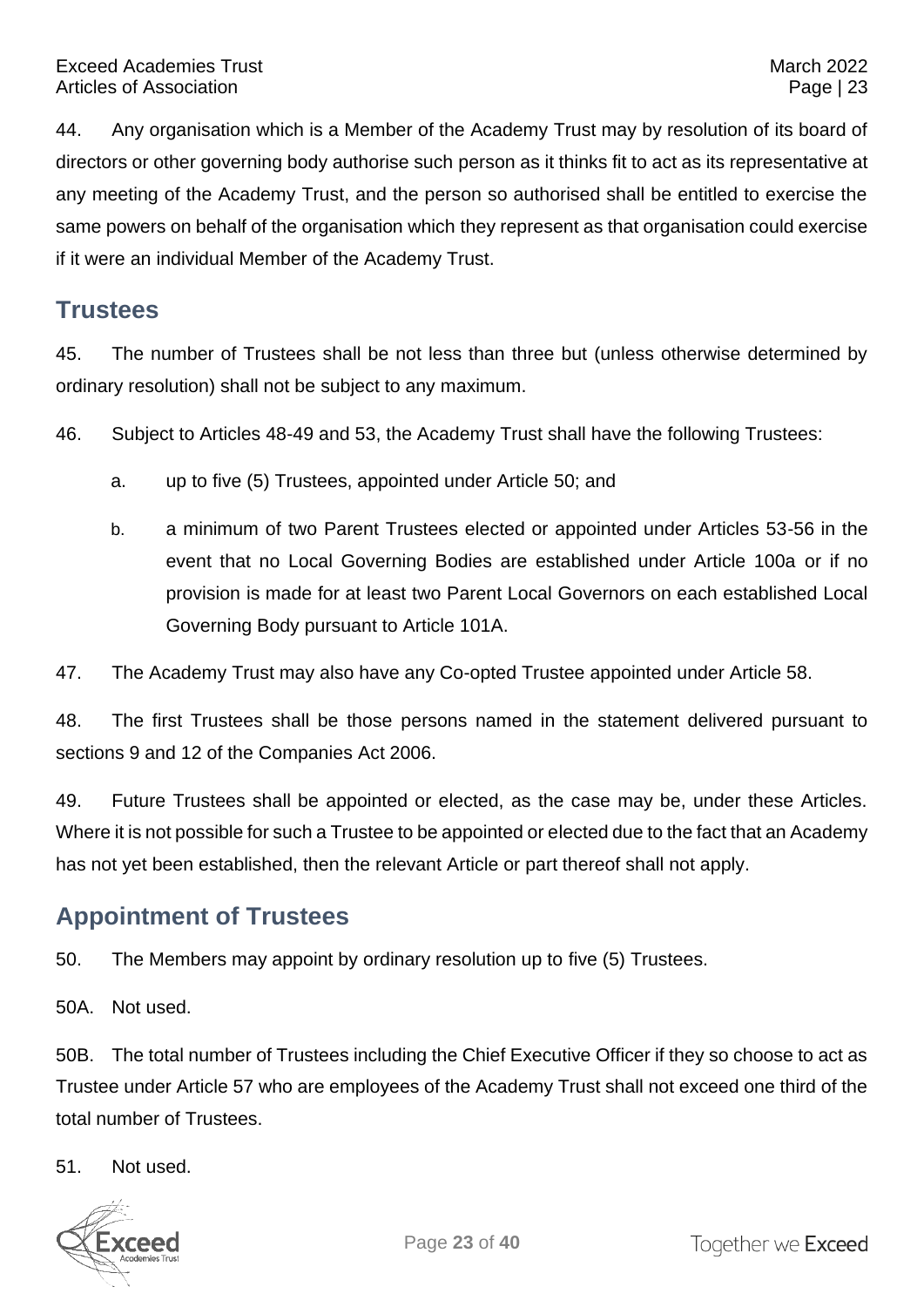52. Not used.

#### <span id="page-24-0"></span>**Parent Trustees**

53. In circumstances where the Trustees have not appointed Local Governing Bodies in respect of the Academies as envisaged in Article 100a or if no provision is made for at least two Parent Local Governors on each established Local Governing Body pursuant to Article 101A there shall be a minimum of two Parent Trustees and otherwise such number as the Members shall decide who shall be appointed or elected in accordance with Articles 54 - 56.

#### <span id="page-24-1"></span>**Election of Parent Trustees and Parent Local Governors**

54. Parent Trustees and Parent Local Governors shall be elected or, if the number of Parents standing for election is less than the number of vacancies, appointed (in accordance with the terms of reference determined by the Trustees from time to time). The elected or appointed Parent Trustees must be a Parent of a registered pupil at one or more of the Academies at the time when they are elected or appointed. The elected (or, if the number of Parents standing for election is less than the number of vacancies, appointed) Parent Local Governors of the Local Governing Body must be a Parent of a registered pupil at one or more of the Academies overseen by the Local Governing Body at the time when they are elected or appointed.

54AA In the case of 16-19 Academies, references to 'a Parent of a registered pupil at one or more of the Academies' in Article 54 shall be deemed to be references to 'a Parent of a registered student at that 16-19 Academy' or, in circumstances where no Parent of a registered student at the 16-19 Academy is willing or able to act as a Parent Trustee or a Parent Local Governor, references to 'a Parent of a registered pupil at one or more of the Academies' shall be deemed to be references to 'a Parent of a child of above compulsory school age but not above the age of 19.

54A. The number of Parent Trustees and Parent Local Governors required shall be made up by Parent Trustees and Parent Local Governors appointed by the Trustees if the number of Parents standing for election is less than the number of vacancies.

55. The Trustees shall make all necessary arrangements for, and determine all other matters relating to, an election of the Parent Trustees or Parent Local Governors, including term dates and any question of whether a person is a Parent of a registered pupil at one of the Academies. Any election of the Parent Trustees or Parent Local Governors which is contested shall be held by secret ballot. For the purposes of any election of Parent Local Governors, any Parent of a registered pupil

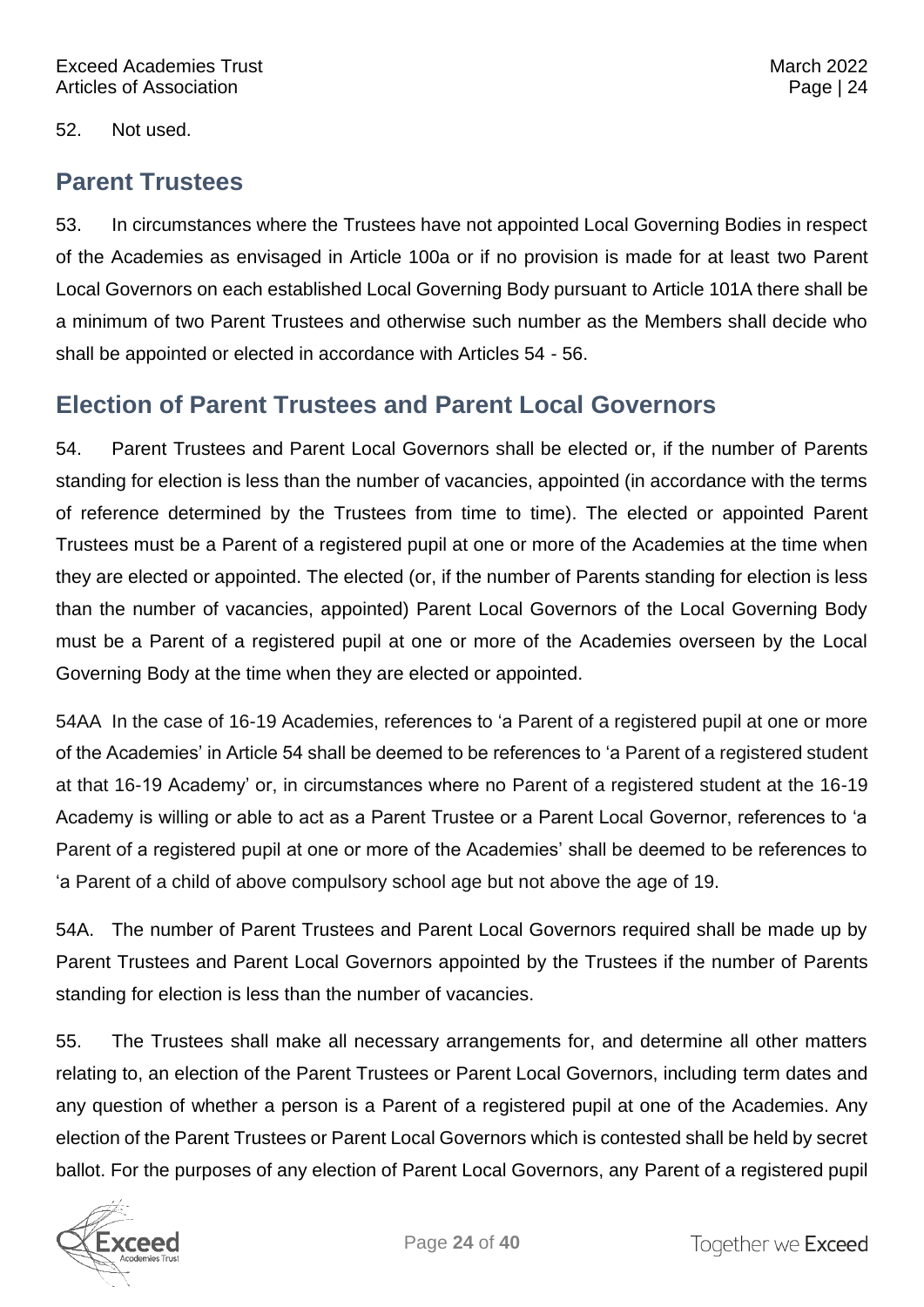at the Academies overseen by the Local Governing Body shall be eligible to vote.

56. In appointing a Parent Trustee or Parent Local Governor the Trustees shall appoint a person who is the Parent of a registered pupil at an Academy as described in Articles 54 and 54AA; or where the Trustees are exercising their power to appoint a Parent Trustee or Parent Local Governor and it is not reasonably practical to appoint a Parent as described in Articles 54 and 54AA, then the Trustees may appoint a person who is the Parent of a child within the age range of at least one of the Academies or, in the case of an appointment to a Local Governing Body, the age range of at least one of the Academies overseen by that Local Governing Body.

#### <span id="page-25-0"></span>**Chief Executive Officer as Trustee**

57. Providing that the Chief Executive Officer agrees so to act, the Members may by ordinary resolution appoint the Chief Executive Officer as a Trustee.

#### <span id="page-25-1"></span>**Co-opted Trustees**

58. The Trustees may appoint Co-opted Trustees. A 'Co-opted Trustee' means a person who is appointed to be a Trustee by being Co-opted by Trustees who have not themselves been so appointed. The Trustees may not co-opt an employee of the Academy Trust as a Co-opted Trustee if thereby the number of Trustees who are employees of the Academy Trust would exceed one third of the total number of Trustees including the Chief Executive Officer to the extent they are a Trustee.

59 – 63. Not used.

#### <span id="page-25-2"></span>**Term of office**

- 64. The term of office for any Trustee shall be four years, save that:
	- a. This time limit shall not apply to any post which is held ex officio.
	- b. The term of office may be shorter than four years for any Trustee except for Parent Trustees, if the Members (or in the case of a Co-opted Trustee, the Trustees) determine this at the time of appointment of such Trustee.

Subject to remaining eligible to be a particular type of Trustee, any Trustee may be re-appointed or re-elected.

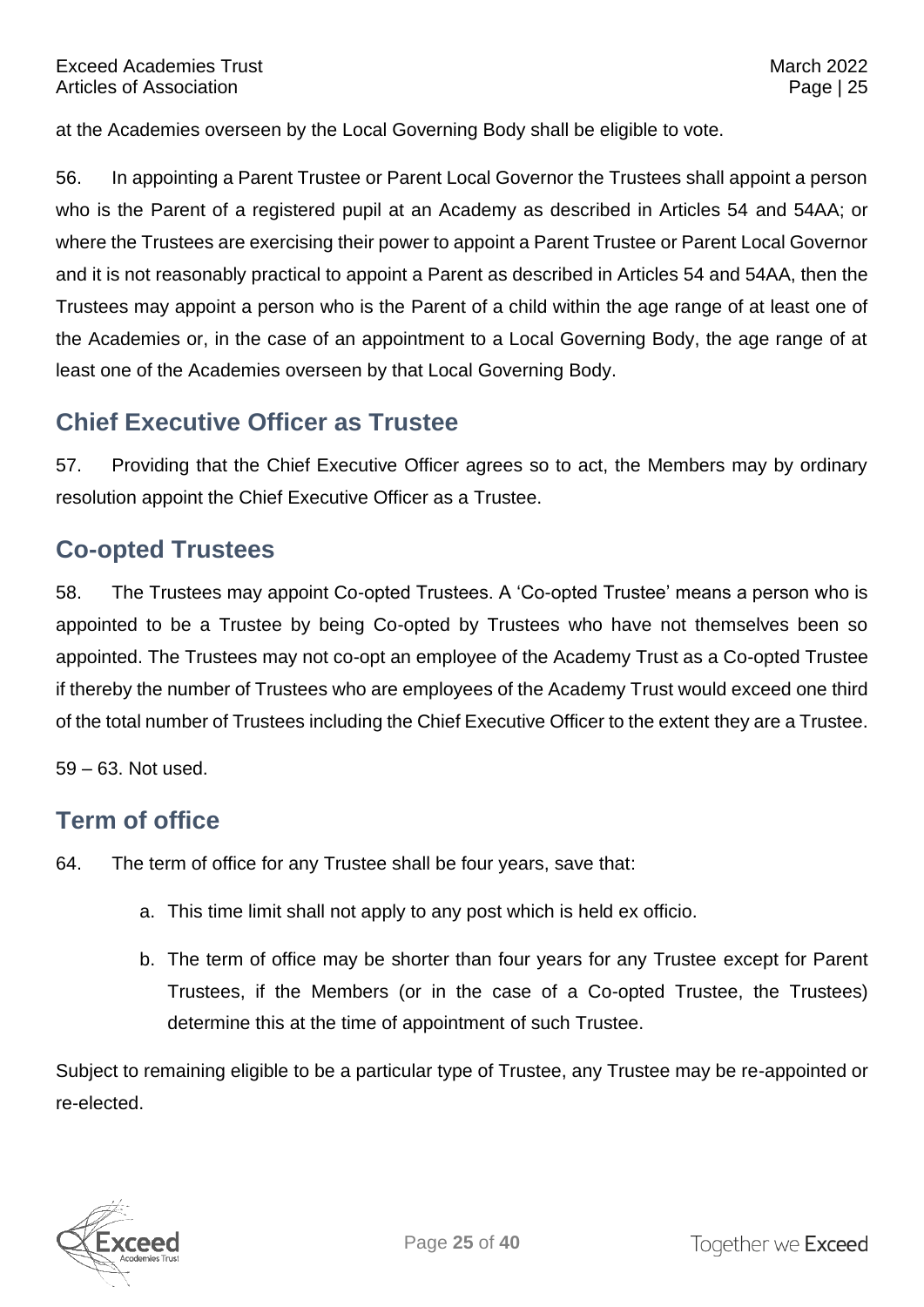#### <span id="page-26-0"></span>**Resignation and removal**

65. A Trustee may resign their office by notice to the Academy Trust (but only if at least three Trustees will remain in office when the notice of resignation is to take effect).

66. A Trustee may be removed by the person or persons who appointed or elected them, or otherwise by ordinary resolution of the Members in accordance with the Companies Act 2006.

67. Either the Trustee resigning, or those removing the Trustee shall give written notice thereof to the Governance Professional.

#### <span id="page-26-1"></span>**Disqualification of Trustees**

68. A Trustee must be aged 18 or over at the date of election or appointment. No current pupil of any of the Academies shall be a Trustee.

69. A Trustee shall cease to hold office if they become incapable by reason of illness or injury of managing or administering their own affairs.

70. A Trustee shall cease to hold office if they are absent without the permission of the Trustees from all their meetings held within a period of six months and the Trustees resolve that the Trustee's office be vacated.

71. A person shall be disqualified from holding or continuing to hold office as a Trustee if:

- a. they have been declared bankrupt and/or their estate has been seized from their possession for the benefit of their creditors and the declaration or seizure has not been discharged, annulled or reduced; or
- b. they are the subject of a bankruptcy restrictions order or an interim order.

72. A person shall be disqualified from holding or continuing to hold office as a Trustee at any time when they are subject to a disqualification order or a disqualification undertaking under the Company Directors Disqualification Act 1986 or to an order made under section 429(2)(b) of the Insolvency Act 1986 (failure to pay under county court administration order).

73. A Trustee shall cease to hold office if they cease to be a Trustee by virtue of any provision in the Companies Act 2006, or are disqualified from acting as a trustee by virtue of section 178 of the Charities Act 2011 (or any statutory re-enactment or modification of that provision).

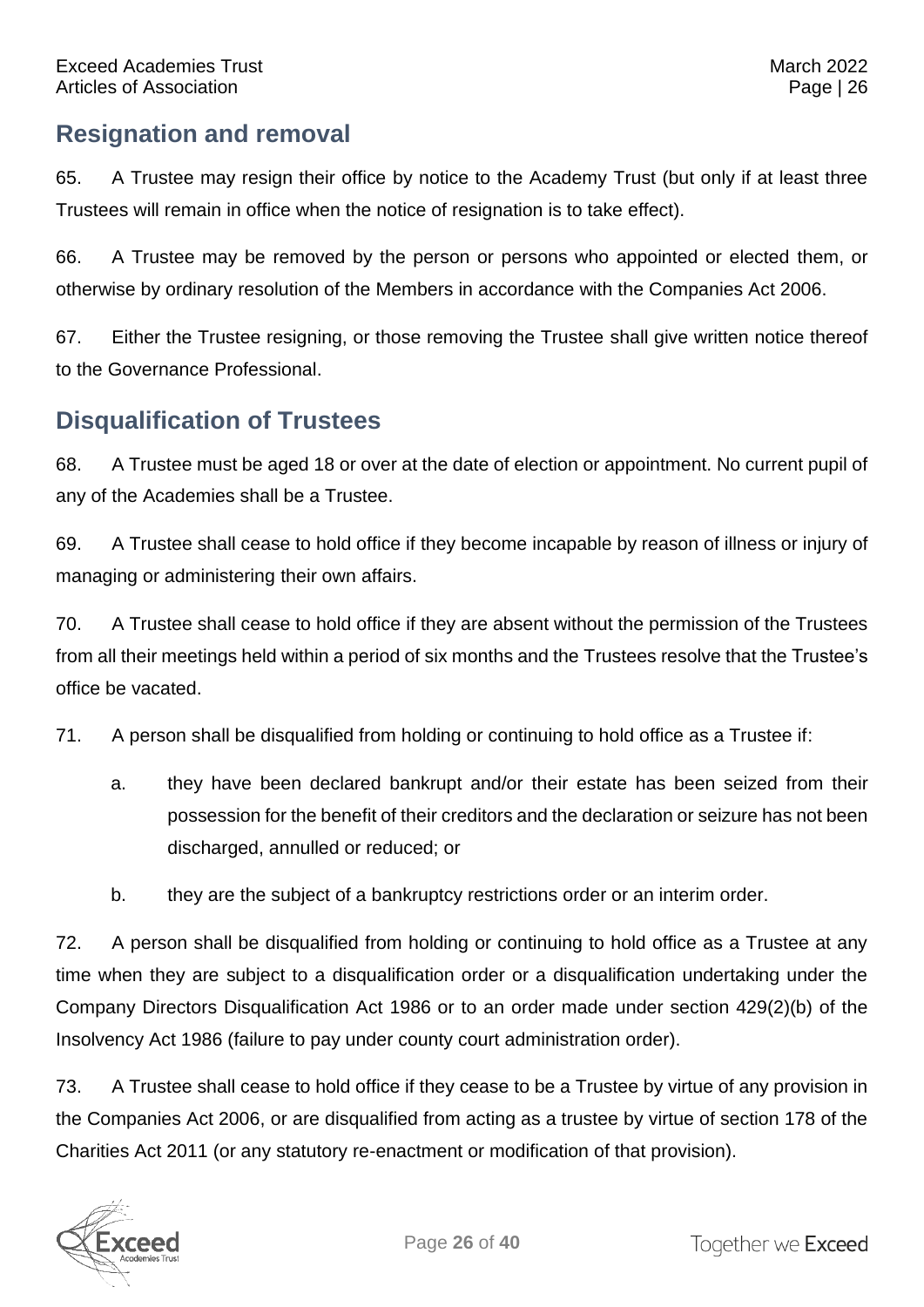74. A person shall be disqualified from holding or continuing to hold office as a Trustee if they have been removed from the office of charity trustee or trustee for a charity by an order made by the Charity Commission or the High Court on the grounds of any misconduct or mismanagement in the administration of the charity for which they were responsible or to which they were privy, or which their conduct contributed to or facilitated.

75. Not used.

76. Not used.

77. A person shall be disqualified from holding or continuing to hold office as a Trustee where they have, at any time, been convicted of a Serious Criminal Offence.

78. After the first Academy has opened, a person shall be disqualified from holding or continuing to hold office as a Trustee if that person does not provide the Chair with a criminal records certificate at an enhanced disclosure level under section 113B of the Police Act 1997 or if such a certificate discloses information which the Chair considers would make that person unsuitable for their role. If a dispute arises as to whether a person shall be disqualified, a referral shall be made to the Secretary of State to determine the matter. The determination of the Secretary of State shall be final.

78A A person (including the Chair) shall be disqualified from holding or continuing to hold office as a Trustee if that person:

- a. refuses to consent to any checks required by the Secretary of State under the provisions of the Funding Agreement, the Education (Independent School Standards) Regulations 2014 or otherwise; or
- b. is found to be unsuitable to be a Trustee by the Secretary of State under the provisions of the Funding Agreement or the Education (Independent School Standards) Regulations 2014.

79. Where, by virtue of these Articles a person becomes disqualified from holding, or continuing to hold office as a Trustee; and they are, or are proposed, to become such a Trustee, they shall upon becoming so disqualified give written notice of that fact to the Governance Professional.

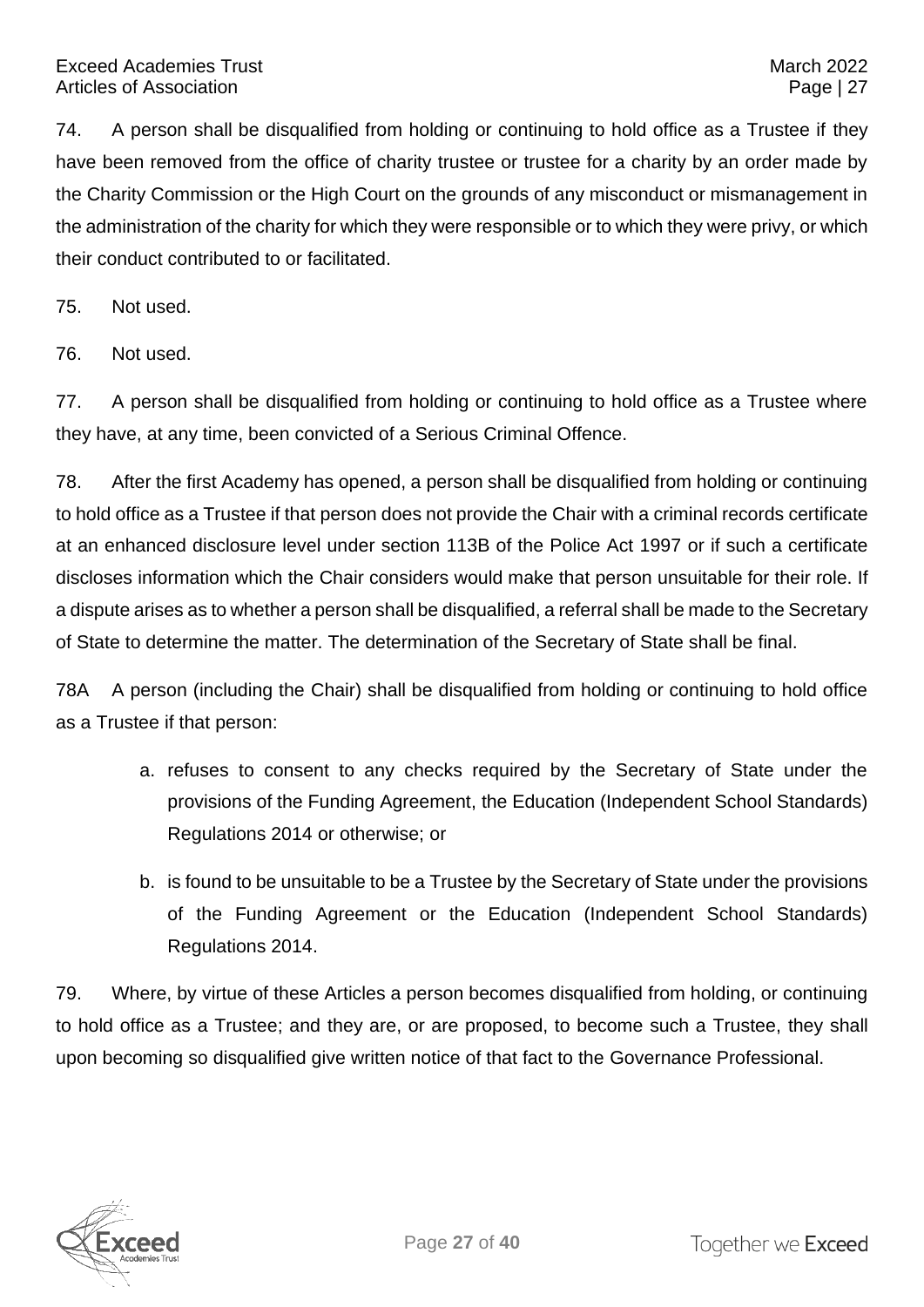# <span id="page-28-0"></span>**Disqualification of those on committees including Local Governing Bodies**

80. Articles 68 to 74, Articles 77 to 78, Article 79 and Articles 97 to 98 also apply to any member of any committee or delegate of the Trustees, including a Local Governing Body who is not a Trustee.

#### <span id="page-28-1"></span>**Governance Professional to the Trustees**

81. The Trustees must appoint a Governance Professional. The Governance Professional shall be appointed by the Trustees for such term, at such remuneration and upon such conditions as they may think fit; and any Governance Professional so appointed may be removed by them. The Governance Professional shall not be a Trustee, the Chief Executive Officer or a Principal*.* Notwithstanding this Article, the Trustees may, where the Governance Professional fails to attend a meeting of theirs, appoint any one of their number or any other person to act as Governance Professional for the purposes of that meeting. The Governance Professional may, but need not be, the appointed company secretary of the Academy Trust.

#### <span id="page-28-2"></span>**Chair and Vice-Chair of the Trustees**

82. The Trustees shall each school year elect a Chair and a Vice-Chair from among their number. A Trustee who is employed by the Academy Trust shall not be eligible for election as Chair or Vice-Chair.

83. Subject to Article 84, the Chair or Vice-Chair shall hold office as such until a successor has been elected in accordance with Article 85.

84. The Chair or Vice-Chair may at any time resign their office by giving notice in writing to the Governance Professional. The Chair or Vice-Chair shall cease to hold office if they:

- a. cease to be a Trustee;
- b. are employed by the Academy Trust;
- c. are removed from office in accordance with these Articles; or
- d. in the case of the Vice-Chair, they are elected in accordance with these Articles to fill a vacancy in the office of Chair.

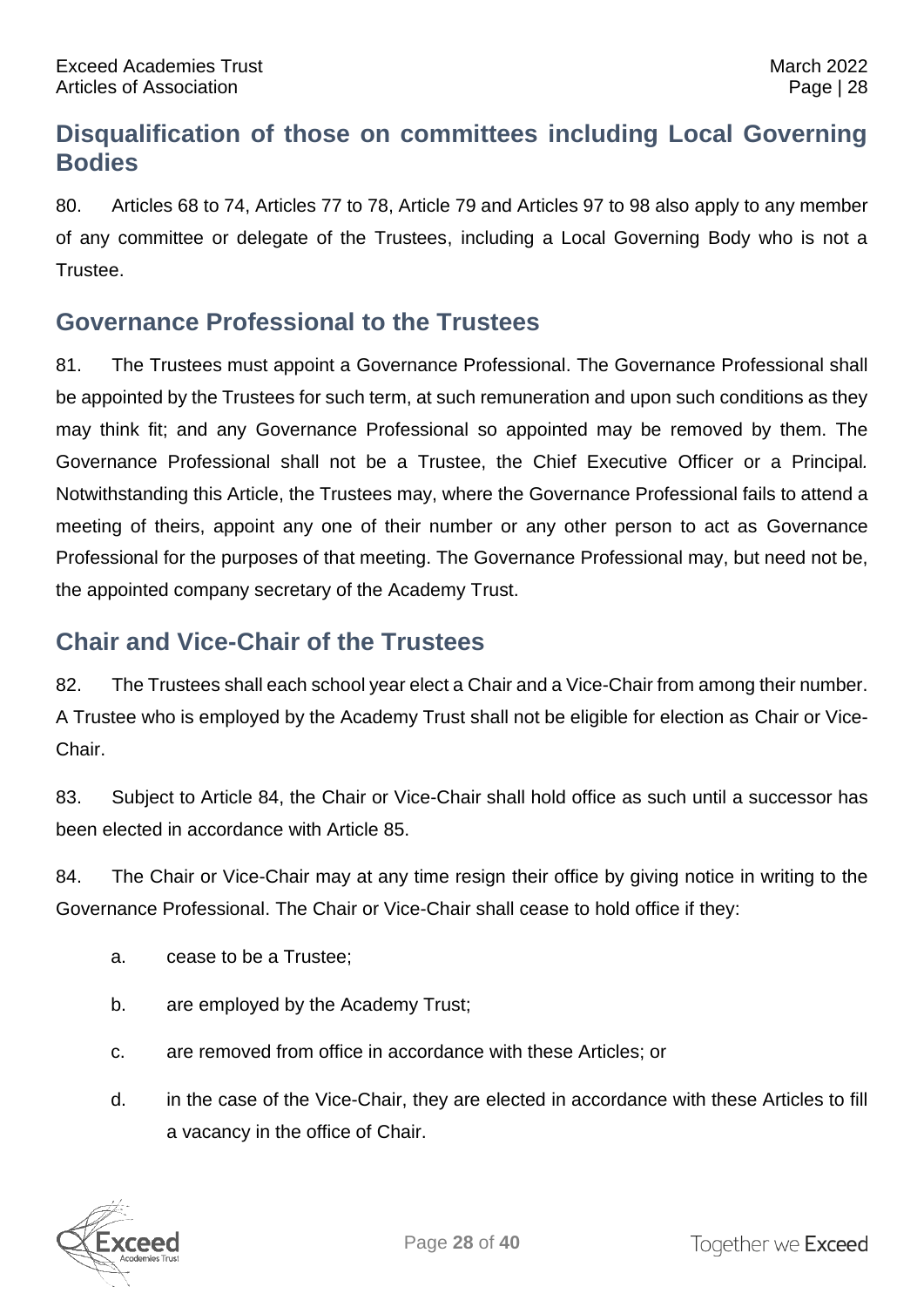85. Where by reason of any of the matters referred to in Article 84, a vacancy arises in the office of Chair or Vice-Chair, the Trustees shall at their next meeting elect one of their number to fill that vacancy.

86. Where the Chair is absent from any meeting or there is at the time a vacancy in the office of the Chair, the Vice-Chair shall act as the Chair for the purposes of the meeting.

87-89. Not used.

90. The Trustees may remove the Chair or Vice-Chair from office in accordance with these Articles.

91. A resolution to remove the Chair or Vice-Chair from office which is passed at a meeting of the Trustees shall not have effect unless:

- a. it is confirmed by a resolution passed at a second meeting of the Trustees held not less than fourteen days after the first meeting; and
- b. the matter of the Chair's or Vice-Chair's removal from office is specified as an item of business on the agenda for each of those meetings.

92. Before the Trustees resolve at the relevant meeting on whether to confirm the resolution to remove the Chair or Vice-Chair from office, the Trustee or Trustees proposing their removal shall at that meeting state their reasons for doing so and the Chair or Vice-Chair shall be given an opportunity to make a statement in response.

#### <span id="page-29-0"></span>**Powers of the Trustees**

93. Subject to provisions of the Companies Act 2006, the Articles and to any directions given by special resolution, the business of the Academy Trust shall be managed by the Trustees who may exercise all the powers of the Academy Trust. No alteration of the Articles and no such direction shall invalidate any prior act of the Trustees which would have been valid if that alteration had not been made or that direction had not been given. The powers given by this Article shall not be limited by any special power given to the Trustees by the Articles and a meeting of Trustees at which a quorum is present may exercise all the powers exercisable by the Trustees.

94. In addition to all powers hereby expressly conferred upon them and without detracting from the generality of their powers under the Articles the Trustees shall have the following powers,

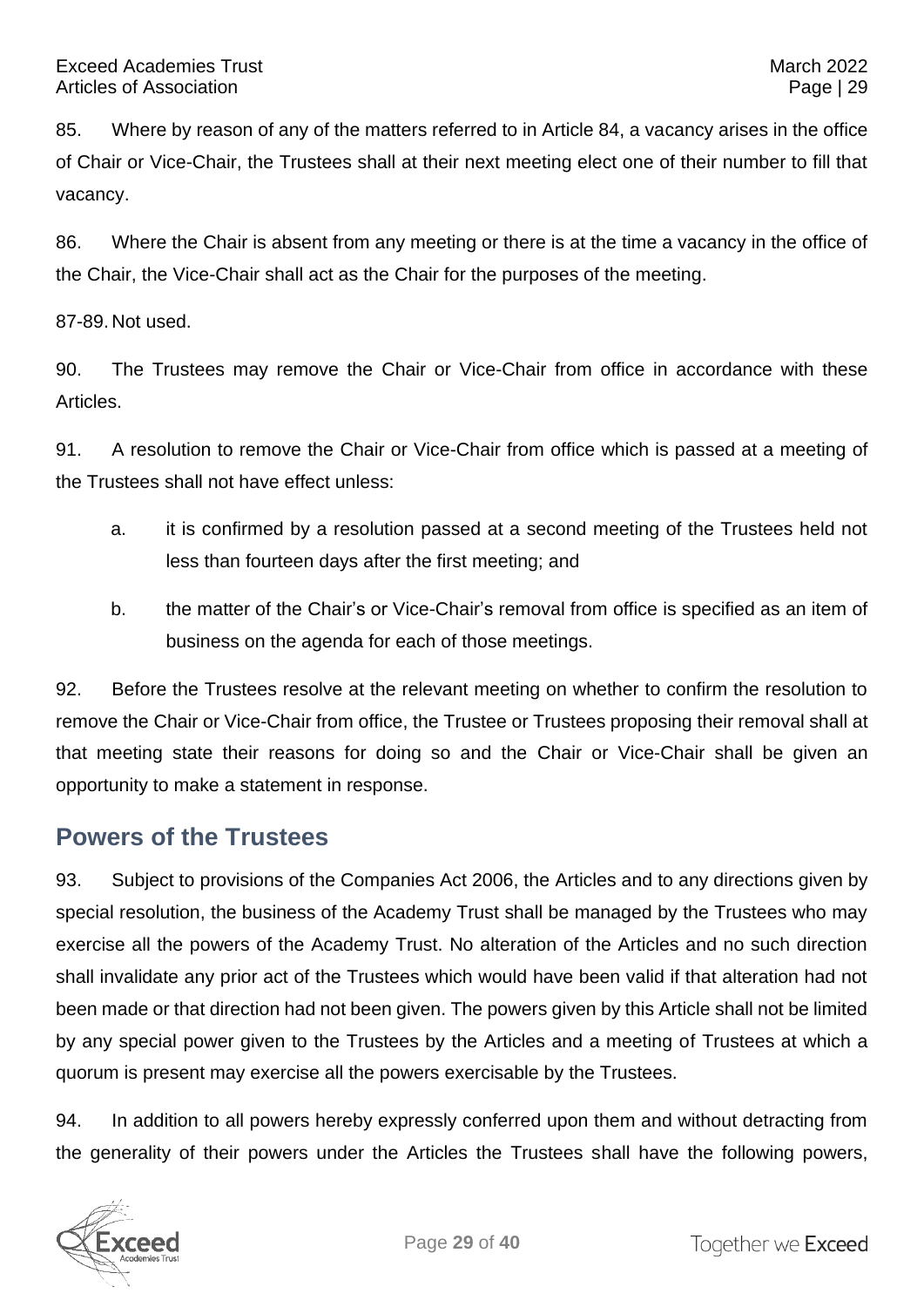namely:

- a. to expend the funds of the Academy Trust in such manner as they shall consider most beneficial for the achievement of the Objects and to invest in the name of the Academy Trust such part of the funds as they may see fit and to direct the sale or transposition of any such investments and to expend the proceeds of any such sale in furtherance of the Objects; and
- b. to enter into contracts on behalf of the Academy Trust.

95. In the exercise of their powers and functions, the Trustees may consider any advice given by the Chief Executive Officer (to the extent they are not a Trustee) and any other executive officer.

96. Any bank account in which any money of the Academy Trust is deposited shall be operated by the Trustees in the name of the Academy Trust. All cheques and orders for the payment of money from such an account shall be signed by at least two signatories authorised by the Trustees.

# <span id="page-30-0"></span>**Conflicts of interest**

97. Any Trustee who has or can have any direct or indirect duty or personal interest (including but not limited to any Personal Financial Interest) which conflicts or may conflict with their duties as a Trustee shall disclose that fact to the Trustees as soon as they become aware of it. A Trustee must be absent from any discussions of the Trustees in which it is possible that a conflict will arise between their duty to act solely in the interests of the Academy Trust and any duty or personal interest (including but not limited to any Personal Financial Interest).

98. For the purpose of Article 97, a Trustee has a Personal Financial Interest in the employment or remuneration of, or the provision of any other benefit to, that Trustee as permitted by and as defined by Articles 6.5-6.8A.

# <span id="page-30-1"></span>**The minutes**

99. The minutes of the proceedings of a meeting of the Trustees shall be recorded and kept for the purpose by the person acting as Governance Professional for the purposes of the meeting; and shall be signed (subject to the approval of the Trustees) at the same or next subsequent meeting by the person acting as chair thereof.

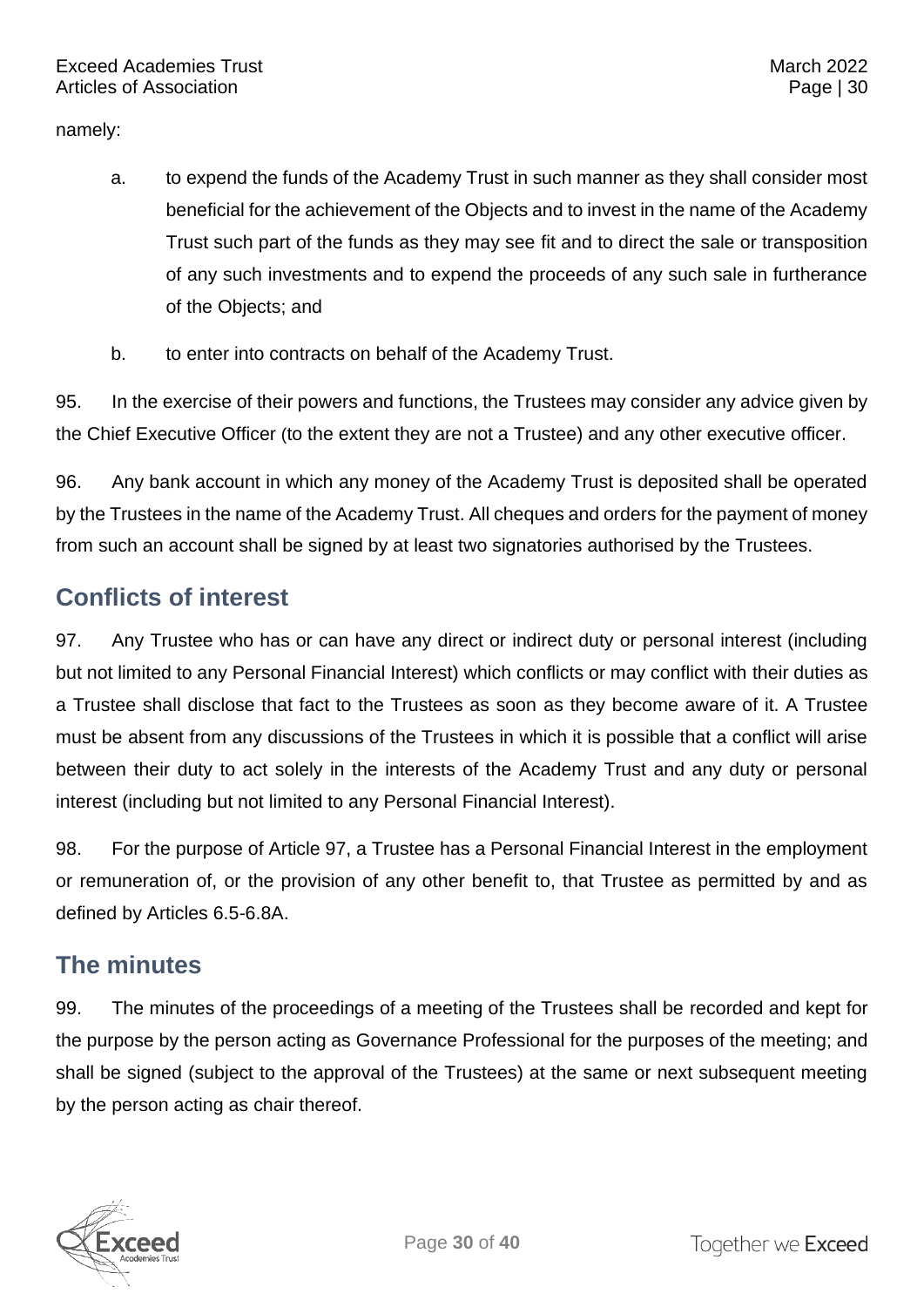<span id="page-31-0"></span>100. Subject to these Articles, the Trustees:

- a. may appoint committees to be known as Local Governing Bodies for each Academy (and the same Local Governing Body may be appointed for more than one Academy); and
- b. may establish any other committee.

101. Subject to these Articles, the constitution, membership and proceedings of any committee shall be determined by the Trustees. The establishment, terms of reference, constitution and membership of any committee of the Trustees shall be reviewed at least once in every twelve months. The membership of any committee of the Trustees may include persons who are not Trustees, provided that (with the exception of the Local Governing Bodies) a majority of members of any such committee shall be Trustees. Except in the case of a Local Governing Body, no vote on any matter shall be taken at a meeting of a committee of the Trustees unless the majority of members of the committee present are Trustees.

101A. The Trustees shall ensure that any Local Governing Body shall include at least two Parent Local Governors.

- 102. Not used.
- 103. Not used.

104. The functions, duties and proceedings of the Local Governing Bodies or committees shall be subject to regulations made by the Trustees from time to time. Local Governing Bodies may also be established solely for the purpose of fulfilling an advisory function to the board of Trustees.

#### <span id="page-31-1"></span>**Delegation**

105. The Trustees may delegate any of their powers or functions (including the power to subdelegate) to any Trustee, committee (including any Local Governing Body), the Chief Executive Officer or any other holder of an executive office. Any such delegation shall be made in writing and subject to any conditions the Trustees may impose, and may be revoked or altered.

105A. A Trustee, committee (including any Local Governing Body), the Chief Executive Officer or any other holder of an executive office to whom a power or function of the Trustees is delegated

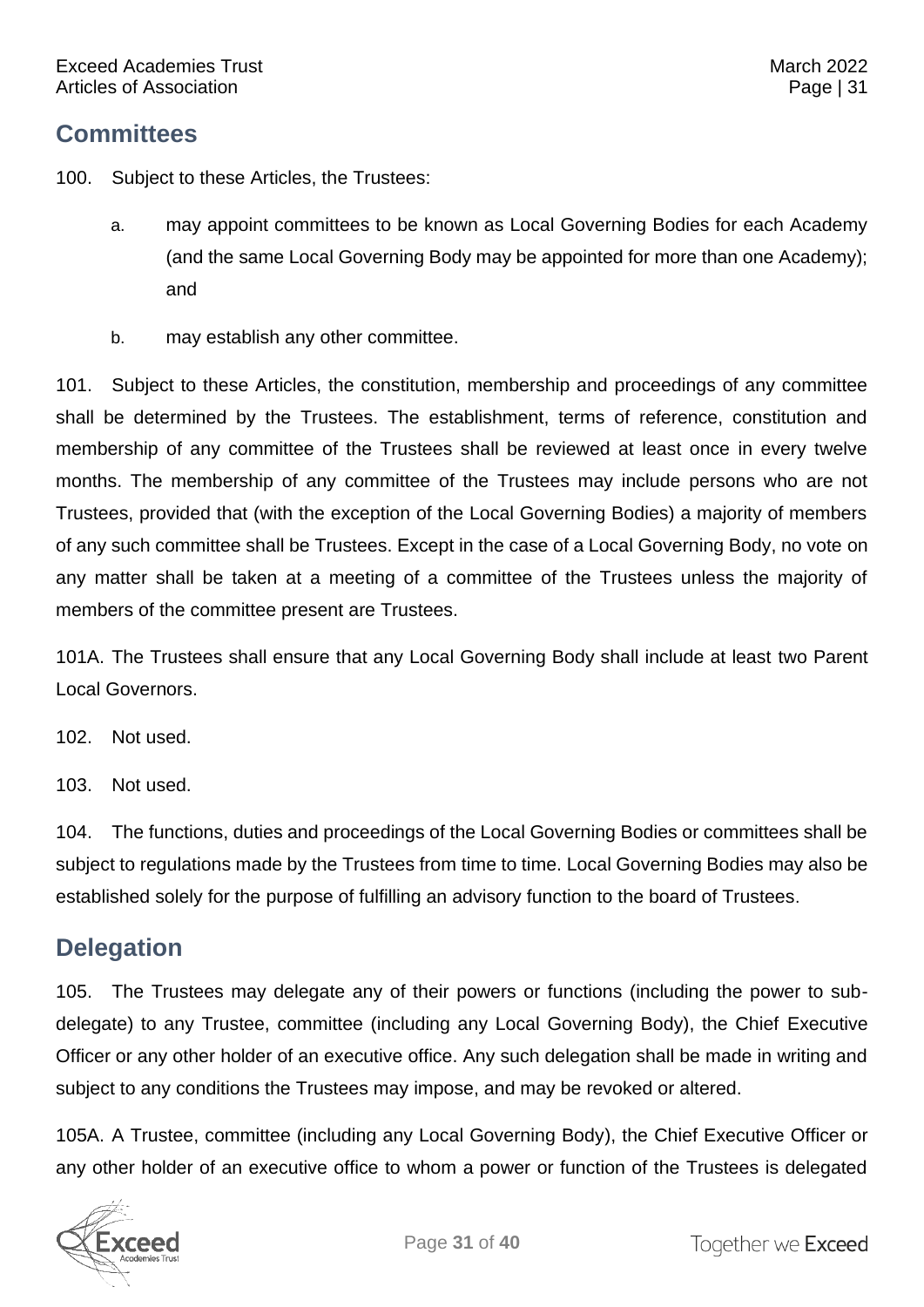under Article 105 may further sub-delegate those powers or functions (or any of them) to a further person. Where any power or function of the Trustees is sub-delegated by any person to whom it has been delegated, that person must inform the Trustees as soon as reasonably practicable which powers and functions have been further delegated and to whom, and any such sub-delegation shall be made subject to any conditions the Trustees may impose, and may be revoked or altered by the Trustees.

106. Where any power or function of the Trustees has been exercised by any committee (including any Local Governing Body), any Trustee, the Chief Executive Officer, any other holder of an executive office, or a person to whom a power or function has been sub-delegated under Article 105A, that person or committee shall report to the Trustees in respect of any action taken or decision made with respect to the exercise of that power or function at the meeting of the Trustees immediately following the taking of the action or the making of the decision.

### <span id="page-32-0"></span>**Appointing and delegating to Chief Executive Officer and Principals**

107. The Trustees shall appoint the Chief Executive Officer and the Principals of the Academies. The Trustees may delegate such powers and functions as they consider are required by the Chief Executive Officer and the Principals for the internal organisation, management and control of the Academies (including the implementation of all policies approved by the Trustees and for the direction of the teaching and curriculum at the Academies).

#### <span id="page-32-1"></span>**Meetings of the Trustees**

# <span id="page-32-2"></span>**Proceedings at Trustee meetings**

108. Subject to these Articles, the Trustees may regulate their proceedings as they think fit.

109. The Trustees shall hold at least three meetings in every school year. Meetings of the Trustees shall be convened by the Governance Professional. In exercising the functions under this Article the Governance Professional shall comply with any direction:

- a. given by the Trustees; or
- b. given by the Chair, or in their absence, the Vice-Chair, so far as such direction is not inconsistent with any direction given as mentioned in (a).
- 110. Any three Trustees may, by notice in writing given to the Governance Professional, requisition

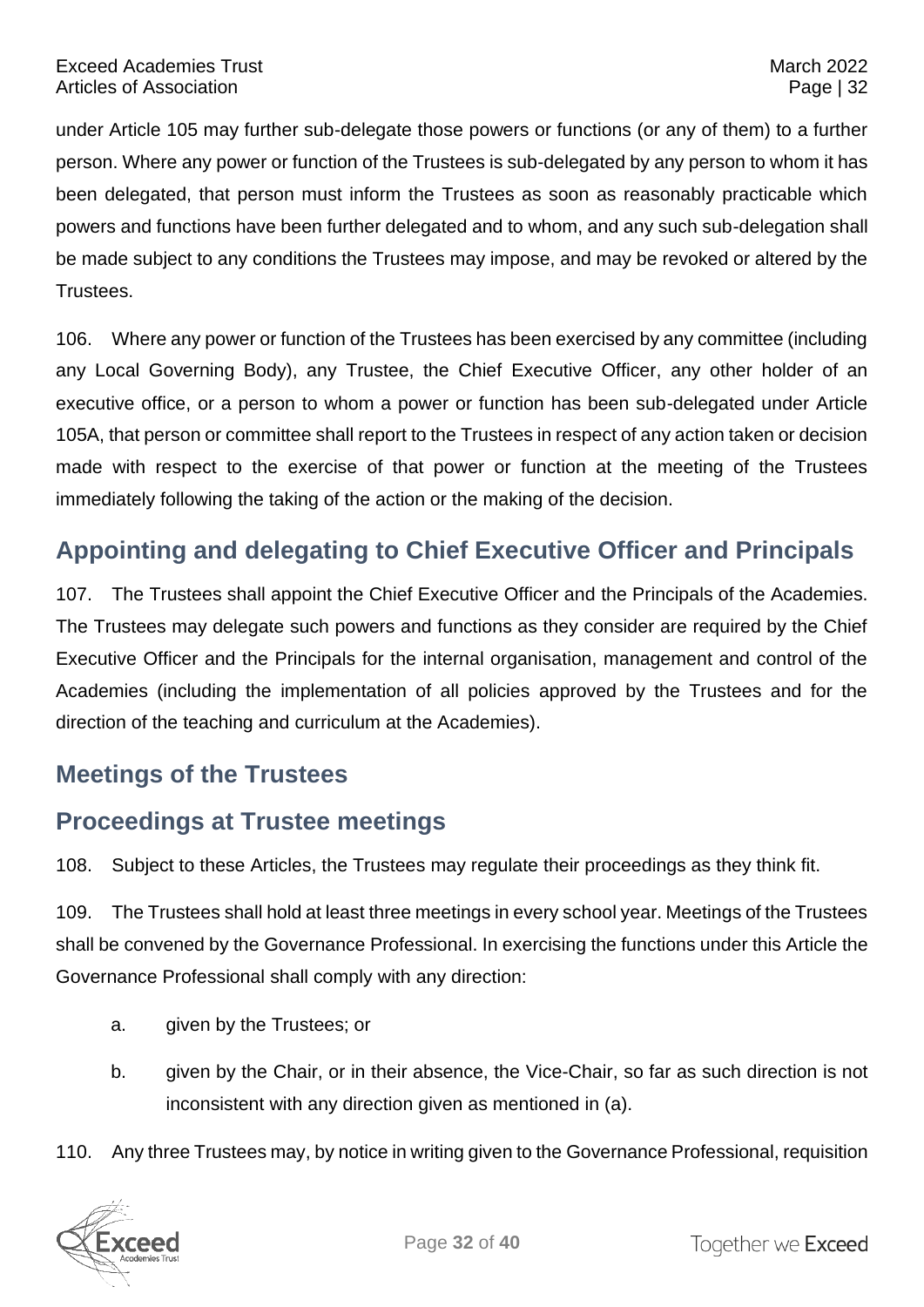a meeting of the Trustees; and it shall be the duty of the Governance Professional to convene such a meeting as soon as is reasonably practicable.

111. Each Trustee shall be given at least seven clear days before the date of a meeting:

- a. notice in writing thereof by the Governance Professional, and sent to each Trustee at the address provided by each Trustee from time to time; and
- b. a copy of the agenda for the meeting,

provided that where the Chair or, in their absence, the Vice-Chair, so determines on the ground that there are matters demanding urgent consideration, it shall be sufficient if the written notice of a meeting, and the copy of the agenda thereof are given within such shorter period as they direct.

112. The convening of a meeting and the proceedings conducted thereat shall not be invalidated by reason of any individual not having received written notice of the meeting or a copy of the agenda thereof.

113. A resolution to rescind or vary a resolution carried at a previous meeting of the Trustees shall not be proposed at a meeting of the Trustees unless the consideration of the rescission or variation of the previous resolution is a specific item of business on the agenda for that meeting.

114. A meeting of the Trustees shall be terminated forthwith if:

- a. the Trustees so resolve; or
- b. the number of Trustees present ceases to constitute a quorum for a meeting of the Trustees in accordance with Article 117, subject to Article 119.

115. Where in accordance with Article 114 a meeting is not held or is terminated before all the matters specified as items of business on the agenda for the meeting have been disposed of, a further meeting shall be convened by the Governance Professional as soon as is reasonably practicable, but in any event within seven days of the date on which the meeting was originally to be held or was so terminated.

116. Where the Trustees resolve in accordance with Article 114 to adjourn a meeting before all the items of business on the agenda have been disposed of, the Trustees shall before doing so determine the time and date at which a further meeting is to be held for the purposes of completing the consideration of those items, and they shall direct the Governance Professional to convene a

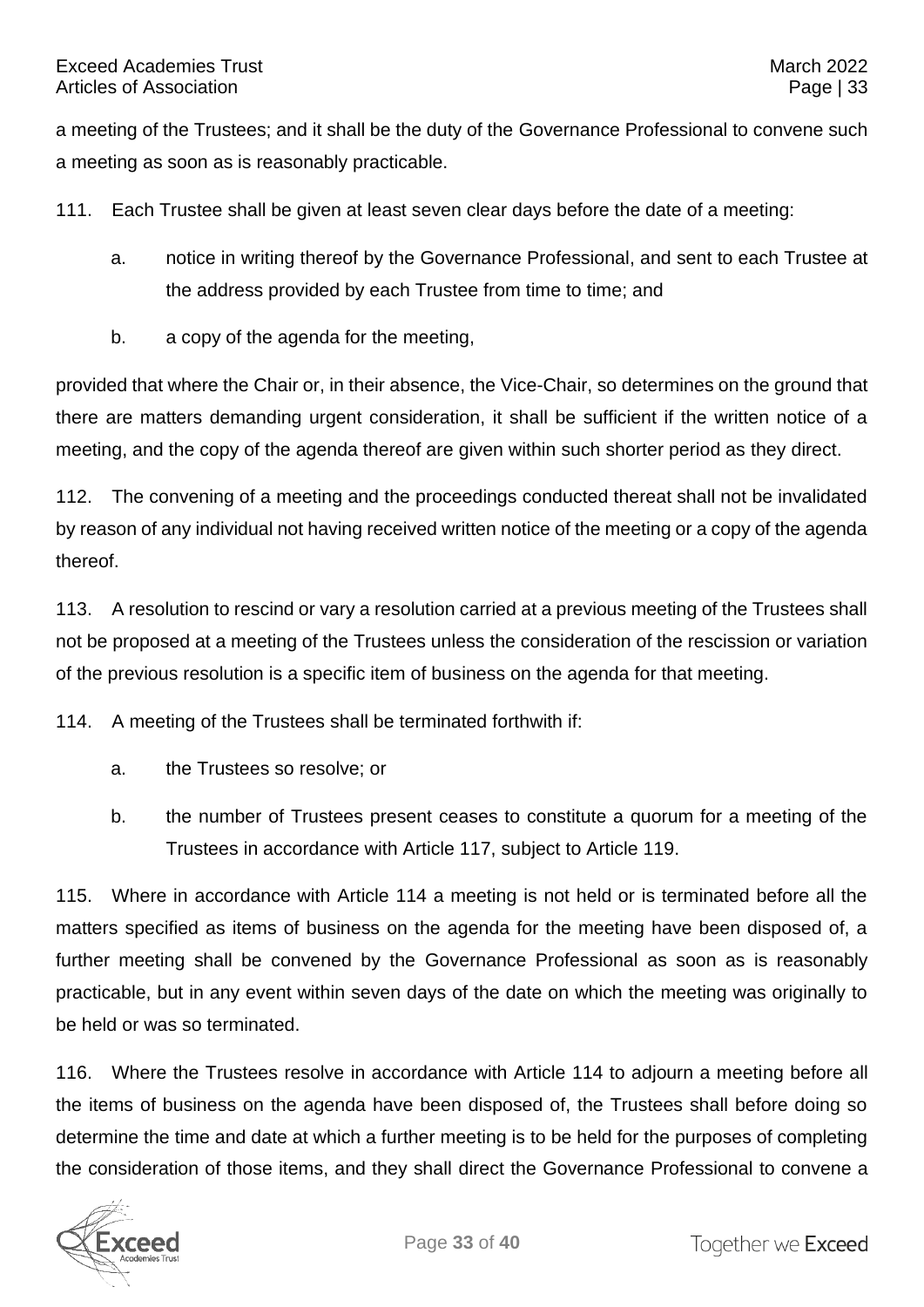meeting accordingly.

#### <span id="page-34-0"></span>**Quorum for Trustee meetings**

117. Subject to Article 119, the quorum for a meeting of the Trustees, and any vote on any matter thereat, shall be any three Trustees, or where greater, any one third (rounded up to a whole number) of the total number of Trustees holding office at the date of the meeting, who are in each case present at the meeting and entitled to vote on the matters to be resolved.

118. The Trustees may act notwithstanding any vacancies in their number, but, if the numbers of Trustees is less than the number fixed as the quorum, the continuing Trustees may act only for the purpose of filling vacancies or of calling a General Meeting.

119. The quorum for the purposes of:

- a. any vote on the removal of a Trustee in accordance with Article 66; and
- b. any vote on the removal of the Chair of the Trustees in accordance with Article 90,

shall be any two-thirds (rounded up to a whole number) of the persons who are at the time Trustees present at the meeting and entitled to vote on those respective matters.

#### <span id="page-34-1"></span>**Voting at Trustee meetings**

120. Subject to these Articles, every question to be decided at a meeting of the Trustees shall be determined by a majority of the votes of the Trustees present and voting on the question. Every Trustee shall have one vote.

121. Subject to Articles 117-119, where there is an equal division of votes, the chair of the meeting shall have a casting vote in addition to any other vote they may have.

122. The proceedings of the Trustees shall not be invalidated by:

- a. any vacancy among their number; or
- b. any defect in the election, appointment or nomination of any Trustee.

123. A resolution in writing, which includes a resolution in electronic form, signed by all the Trustees entitled to receive notice of and vote at a meeting of Trustees or of a committee of Trustees, shall be valid and effective as if it had been passed at a meeting of Trustees or (as the case may

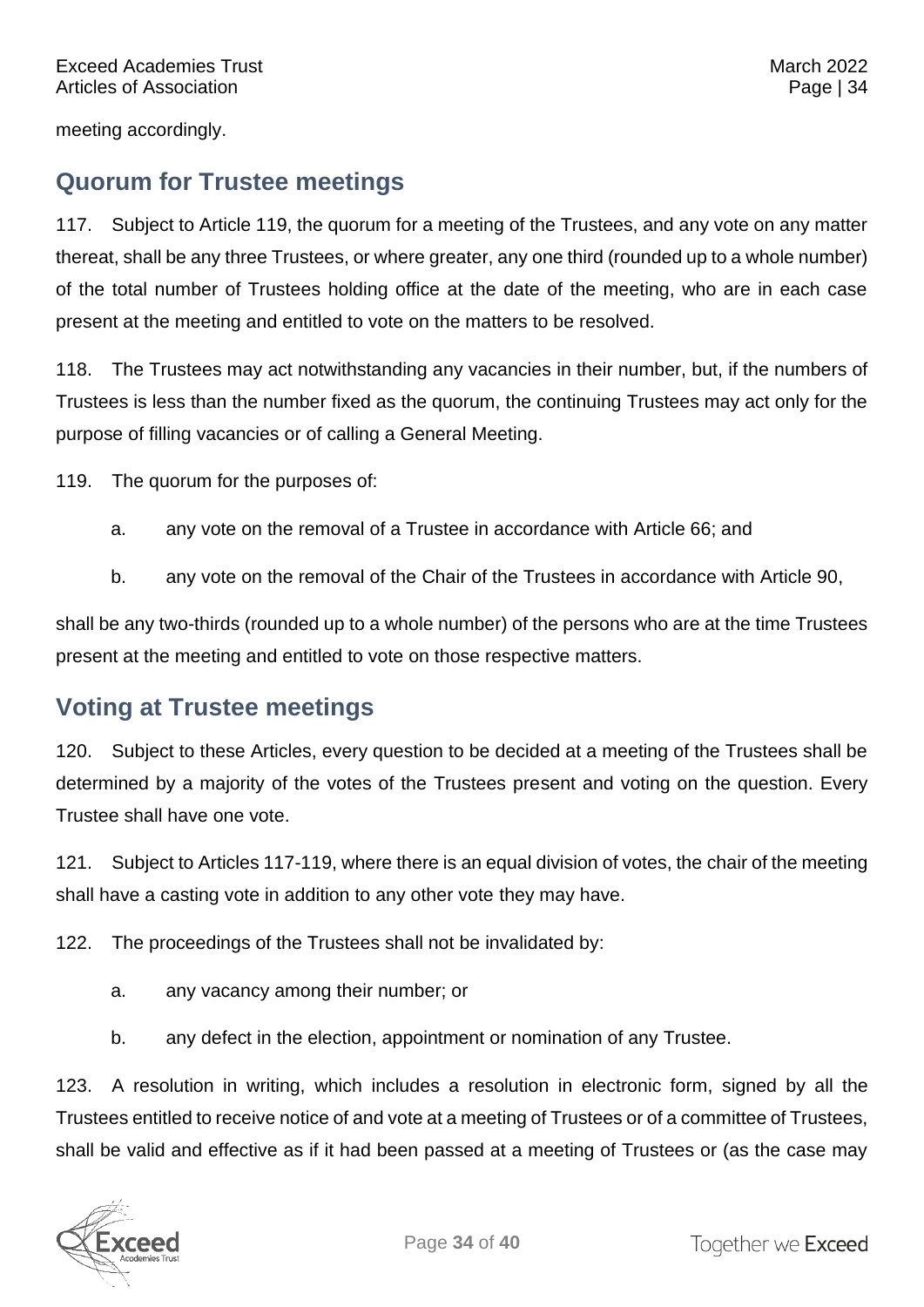be) a committee of Trustees duly convened and held. Such a resolution may consist of several documents in the same form, each signed or authenticated by one or more of the Trustees.

#### <span id="page-35-0"></span>**Making the minutes of Trustee meetings available**

124. Subject to Article 125, the Trustees shall ensure that a copy of:

- a. the agenda for every meeting of the Trustees;
- b. the draft minutes of every such meeting, if they have been approved by the person acting as chair of that meeting;
- c. the signed minutes of every such meeting; and
- d. any report, document or other paper considered at any such meeting,

are, as soon as is reasonably practicable, made available at every Academy to persons wishing to inspect them.

125. There may be excluded from any item required to be made available in pursuance of Article 124, any material relating to:

- a. a named teacher or other person employed, or proposed to be employed, at any Academy;
- b. a named pupil or named student at, or candidate for admission or referral to, any Academy; and
- c. any matter which, by reason of its nature, the Trustees are satisfied should remain confidential.

#### <span id="page-35-1"></span>**Participation at meetings**

126. Any Trustee shall be able to participate in meetings of the Trustees by telephone or by any suitable electronic means agreed by the Trustees and by which all those participating in the meeting are able to communicate with all other participants.

126A. A person so participating by telephone or other communication shall be deemed to be present in person at the meeting and shall be counted in a quorum and entitled to vote. Such a meeting shall be deemed to take place where the largest group of those participating is assembled or, if there is

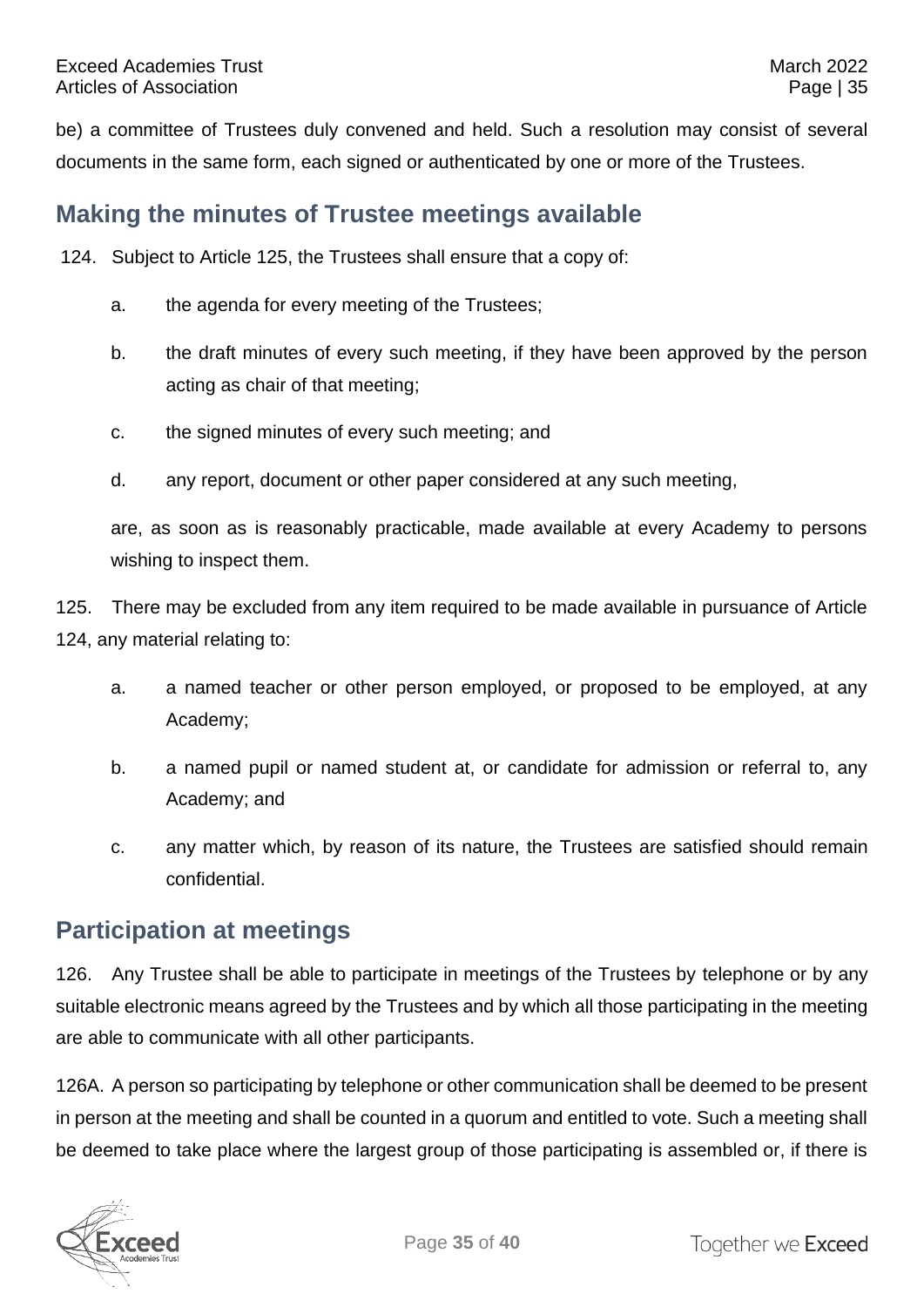no group which is larger than any other group, where the chair of the meeting is located at that time.

#### <span id="page-36-0"></span>**Patrons and honorary officers**

127. The Trustees may from time to time appoint any person whether or not a Member of the Academy Trust to be a patron of the Academy Trust or to hold any honorary office and may determine for what period they are to hold such office.

#### <span id="page-36-1"></span>**The seal**

128. The seal, if any, shall only be used by the authority of the Trustees or of a committee of Trustees authorised by the Trustees. The Trustees may determine who shall sign any instrument to which the seal is affixed and unless otherwise so determined it shall be signed by a Trustee and by the Governance Professional or by a second Trustee.

#### <span id="page-36-2"></span>**Accounts**

129. Accounts shall be prepared in accordance with the relevant statement of recommended practice published by the Charity Commission from time to time (the "**Statement of Recommended Practice**") as if the Academy Trust was a non-exempt charity, and Parts 15 and 16 of the Companies Act 2006, and the Academy Trust shall file these with the Secretary of State and the Principal Regulator by 31 December each Academy Financial Year.

#### <span id="page-36-3"></span>**Annual Report**

130. The Trustees shall prepare the Annual Report in accordance with the Statement of Recommended Practice as if the Academy Trust was a non-exempt charity and shall file this with the Secretary of State and the Principal Regulator by 31 December each Academy Financial Year.

#### <span id="page-36-4"></span>**Confirmation statement**

131. The Trustees shall comply with their obligations under Part 24 of the Companies Act 2006 (or any statutory re-enactment or modification of that Act) with regard to the preparation and delivery of a confirmation statement to the Registrar of Companies.

#### <span id="page-36-5"></span>**Notices**

132. Any notice to be given to or by any person pursuant to the Articles (other than a notice calling a meeting of the Trustees) shall be in writing, which includes being given using electronic

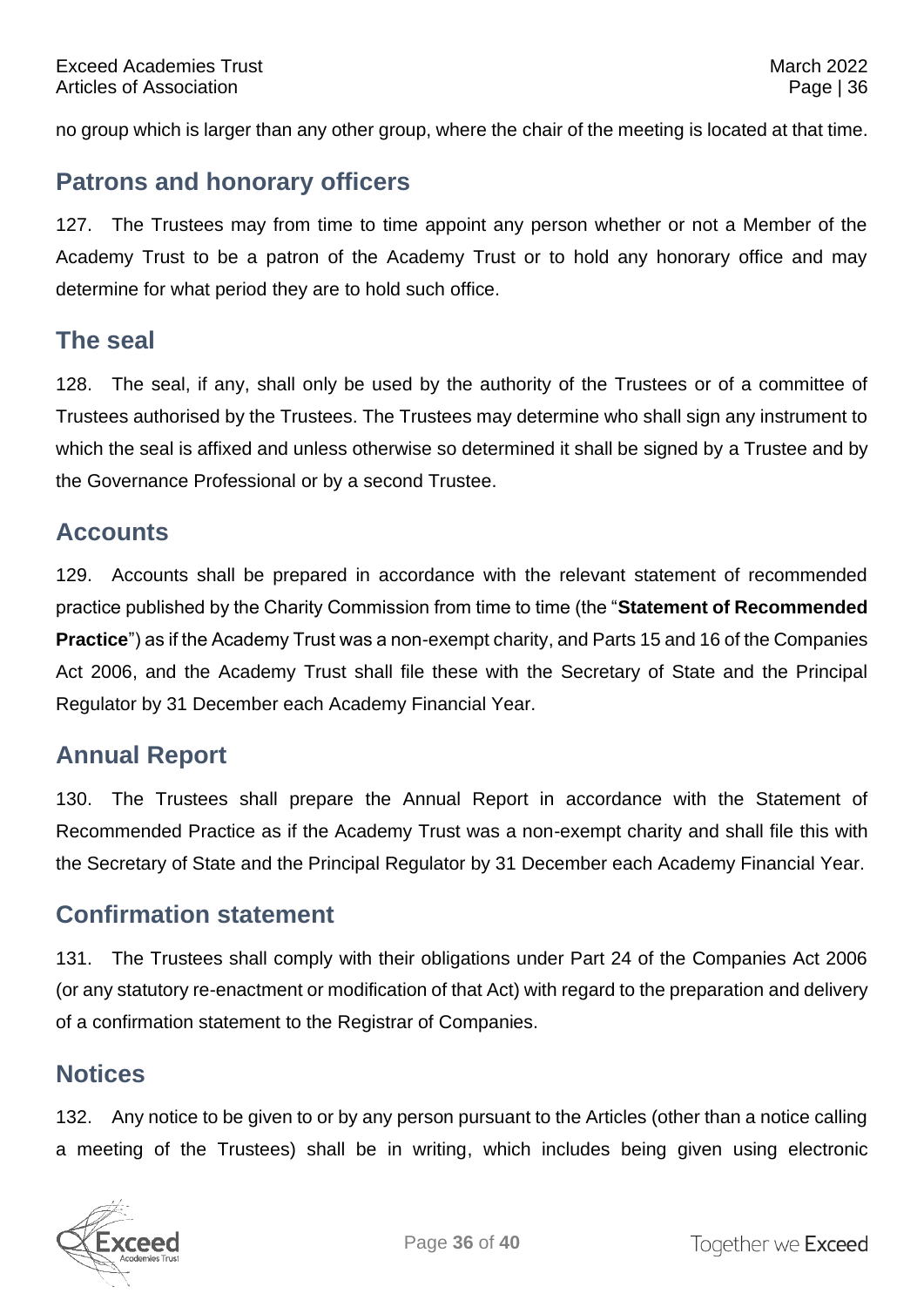communications to an address for the time being notified for that purpose to the person giving the notice. In these Articles, "Address" in relation to electronic communications, includes a number or address used for the purposes of such communications.

133. A notice may be given by the Academy Trust to a Member either personally or by sending it by post in a prepaid envelope addressed to the Member at their registered address or by leaving it at that address or by giving it using electronic communications to an address for the time being notified to the Academy Trust by the Member. A Member whose registered address is not within the United Kingdom and who gives to the Academy Trust an address within the United Kingdom at which notices may be given to them, or an address to which notices may be sent using electronic communications, shall be entitled to have notices given to them at that address, but otherwise no such Member shall be entitled to receive any notice from the Academy Trust.

134. A Member present, either in person or by proxy, at any meeting of the Academy Trust shall be deemed to have received notice of the meeting and, where necessary, of the purposes for which it was called.

135. Proof that an envelope containing a notice was properly addressed, prepaid and posted shall be conclusive evidence that the notice was given. Proof that a notice contained in an electronic communication was sent in accordance with guidance issued by The Chartered Governance Institute UK & Ireland shall be conclusive evidence that the notice was given. A notice shall be deemed to be given at the expiration of 48 hours after the envelope containing it was posted or, in the case of a notice contained in an electronic communication, at the expiration of 48 hours after the time it was sent.

#### <span id="page-37-0"></span>**Indemnity**

136. Subject to the provisions of the Companies Act 2006 and Article 6.3, every Trustee or other officer or auditor of the Academy Trust shall be indemnified out of the assets of the Academy Trust against any liability incurred by them in that capacity in defending any proceedings, whether civil or criminal, in which judgment is given in favour or in which they are acquitted or in connection with any application in which relief is granted to them by the court from liability for negligence, default, breach of duty or breach of trust in relation to the affairs of the Academy Trust.

#### <span id="page-37-1"></span>**Rules**

137. The Trustees may make such rules or bye laws as they may deem necessary or expedient

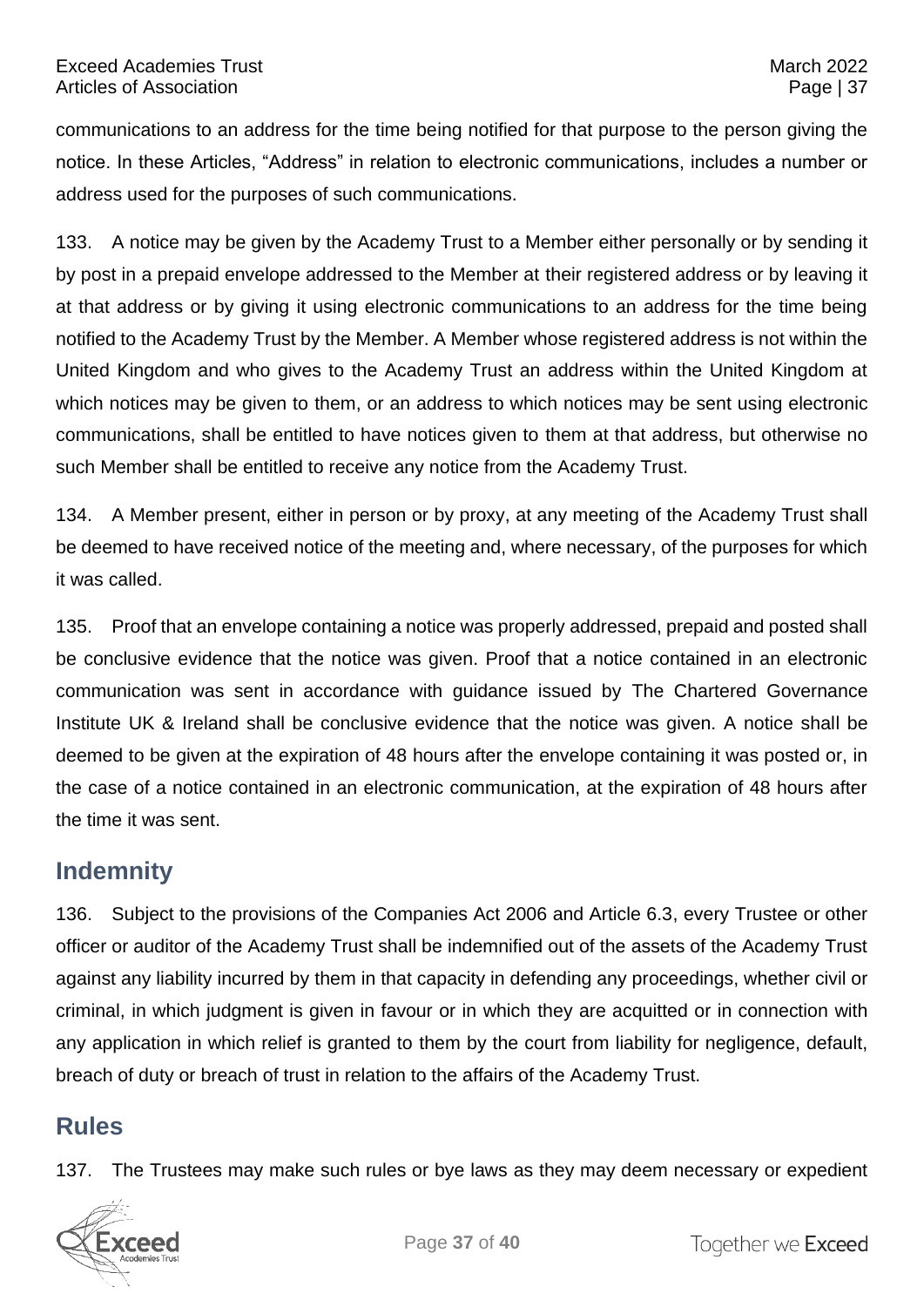or convenient for the proper conduct and management of the Academy Trust including, but not limited to, how they take decisions, including the procedure at meetings, and the means of recording and communicating such rules to Trustees and Members, insofar as such rules are not already regulated by the Articles.

138. The Academy Trust in general meetings shall have power to alter, add or to repeal the rules or bye laws. No rule or bye law shall be inconsistent with, or shall affect or repeal anything contained in the Articles.

# <span id="page-38-0"></span>**Avoiding influenced company status**

139. Notwithstanding the number of Members from time to time, the maximum aggregate number of votes exercisable by Local Authority Associated Persons shall never exceed 19.9% of the total number of votes exercisable by Members in general meeting and the votes of the other Members having a right to vote at the meeting will be increased on a pro-rata basis.

140. No person who is a Local Authority Associated Person may be appointed or elected as a Trustee if, once the appointment or election had taken effect, the number of Trustees who are Local Authority Associated Persons would represent 20% or more of the total number of Trustees. Upon any resolution put to the Trustees, the maximum aggregate number of votes exercisable by any Trustees who are Local Authority Associated Persons shall represent a maximum of 19.9% of the total number of votes cast by the Trustees on such a resolution and the votes of the other Trustees having a right to vote at the meeting will be increased on a pro-rata basis.

141. No person who is a Local Authority Associated Person is eligible to be appointed or elected to the office of Trustee unless their appointment or election to such office is authorised by the local authority to which they are associated.

142. If at the time of either their becoming a Member of the Academy Trust or their first appointment or election to office as a Trustee any Member or Trustee was not a Local Authority Associated Person but later becomes so during their membership or tenure as a Trustee they shall be deemed to have immediately resigned their membership and/or resigned from their office as a Trustee as the case may be.

143. If at any time the number of Trustees or Members who are also Local Authority Associated Persons would (but for Articles 139 to 142 inclusive) represent 20% or more of the total number of Trustees or Members (as the case may be) then a sufficient number of the Trustees or Members